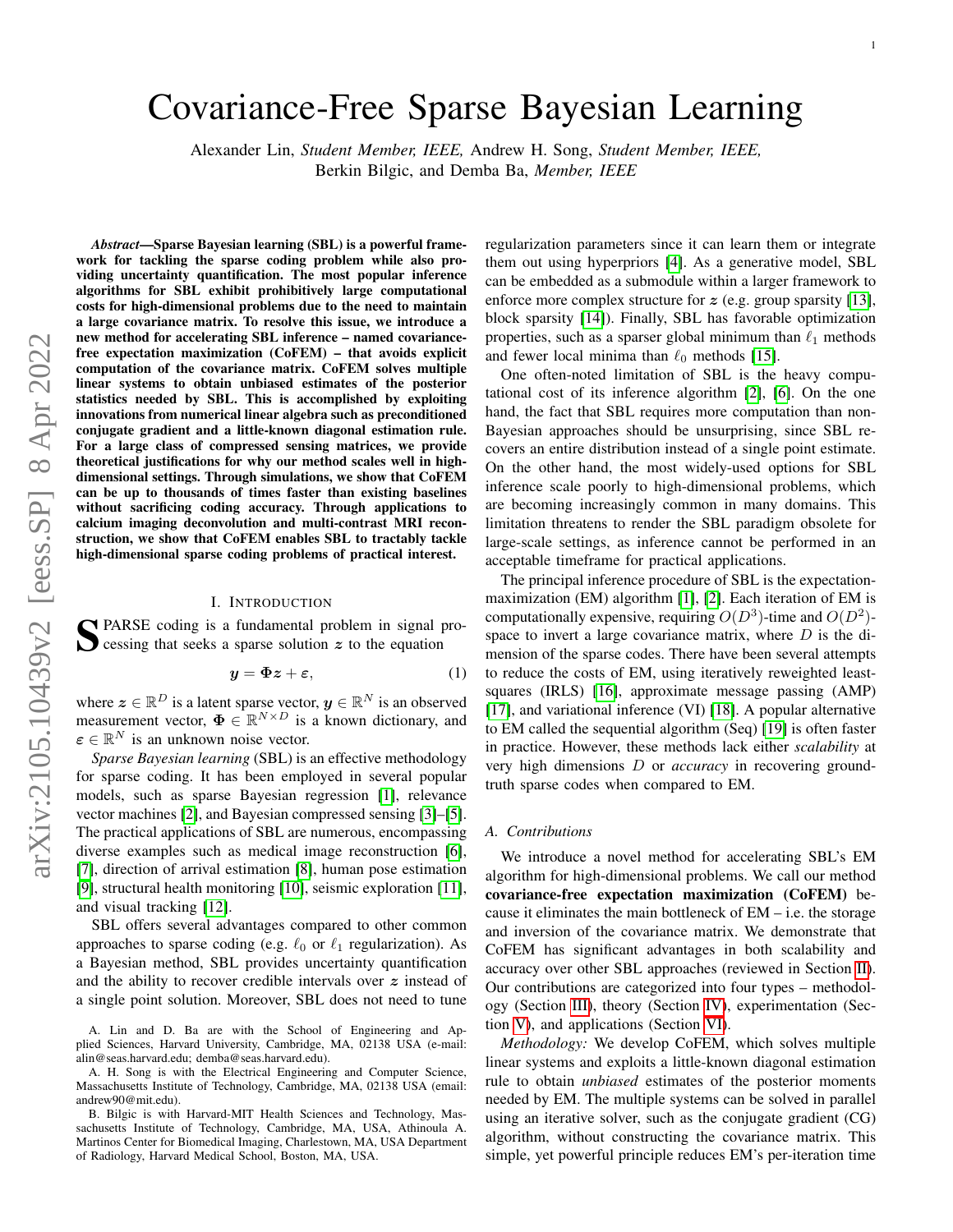complexity from  $O(D^3)$  to  $O(UK\tau_D)$ , where  $\tau_D$  is the time needed for matrix-vector multiplication and  $U, K \ll D$  are hyperparameters for the number of CG steps and the number of linear systems. Furthermore, CoFEM reduces EM's space complexity from  $O(D^2)$  to  $O(DK)$ .

*Theory:* We prove new theorems that further characterize CoFEM's asymptotic complexities. In applying this theory to matrices  $\Phi$  that satisfy the restricted isometry property (RIP) and commonly occur in compressed sensing applications, we show that, in the limit of a large number of EM iterations, CoFEM's hyperparameters  $U$  and  $K$  can be kept small even as the dimensionality of the problem  $D$  grows very large. We use this theory to justify practical choices for  $U$  and  $K$  that need not increase with  $D$ , leading to signficant computational savings compared to existing SBL algorithms.

*Experimentation:* We perform simulations comparing CoFEM to several existing SBL algorithms [\[2\]](#page-12-1), [\[16\]](#page-12-15), [\[17\]](#page-12-16), [\[18\]](#page-12-17), [\[19\]](#page-12-18), for high-dimensional sparse signal recovery. Across all of our settings, CoFEM is able to maintain the same level of accuracy as EM due to its unbiased estimation of posterior moments. In addition, CoFEM's highly-parallelized and space-saving design enables further acceleration via graphics processing units (GPUs); most other approaches cannot fully realize this benefit due to their heavy memory requirements. In practice, CoFEM with GPU acceleration can reduce hours of computation for covariance-based algorithms to a few seconds.

*Applications:* We apply CoFEM-equipped SBL in two settings of practical interest: (1) calcium deconvolution and (2) multi-contrast MRI reconstruction. In these high-dimensional settings, CoFEM attains competitive computation time with non-Bayesian approaches, while providing several benefits (e.g. superior performance, uncertainty quantification). These applications require extensions of the SBL model to multi-task learning and to settings with non-negativity constraints, which we demonstrate CoFEM is flexible enough to handle.

### II. SPARSE BAYESIAN LEARNING

#### <span id="page-1-0"></span>*A. Generative Model*

To solve Eq. [\(1\)](#page-0-0), SBL imposes the following model:

$$
z \sim \mathcal{N}(\mathbf{0}, \text{diag}\{\alpha\}^{-1}),
$$
  

$$
y \mid z \sim \mathcal{N}(\Phi z, 1/\beta \mathbf{I}),
$$
 (2)

where  $\beta \in \mathbb{R}$  is the inverse of the variance of the noise (commonly called precision) and I is the identity matrix. Given y, SBL performs inference on this model to recover z.

The main identifying feature of SBL is the diagonal Gaussian prior with precision parameters  $\alpha \in \mathbb{R}^D$  for z. The notation diag $\{\alpha\}$  in Eq. [\(2\)](#page-1-1) maps  $\alpha$  to a  $D \times D$  matrix with  $\alpha$  along its diagonal and zero elsewhere. SBL performs type II maximum likelihood estimation [\[20\]](#page-12-19) by integrating out  $z$ and optimizing  $\alpha$ . Thus, SBL learns a posterior distribution with uncertainty over  $z$ . The overall learning objective is:

$$
\max_{\mathbf{\alpha}} \log p(\mathbf{y} \mid \mathbf{\alpha}) = \log \int_{\mathbf{z}} p(\mathbf{y} \mid \mathbf{z}) p(\mathbf{z} \mid \mathbf{\alpha}) d\mathbf{z}.
$$
 (3)

As this objective is optimized, many of the elements of  $\alpha$ diverge to  $\infty$ . For these elements, the independent Gaussian priors converge to point masses at zero, forcing their respective posteriors to follow suit. Thus, upon convergence of  $\alpha$  to  $\hat{\alpha}$ , the recovered posterior distribution  $p(z | y, \hat{\alpha})$  is often highly sparse. This phenomenon is called *automatic relevance determination* [\[15\]](#page-12-14) because SBL learns which elements of z are "relevant" (i.e. non-zero) from the data.

In the remainder of this section, we review several inference schemes that have been proposed to optimize Eq. [\(3\)](#page-1-2) and comment on their respective shortcomings.

# *B. Expectation-Maximization Algorithm*

Most SBL inference schemes are built on the *expectationmaximization* (EM) algorithm, a general framework for parameter estimation in the presence of latent variables [\[2\]](#page-12-1), [\[21\]](#page-12-20). EM iteratively alternates between an expectation step (E-Step) and a maximization step (M-Step). Let  $\alpha^{(t)}$  be the solution at the start of the t-th iteration. The E-Step computes the expectation  $Q(\boldsymbol{\alpha};\boldsymbol{\alpha}^{(t)})$  of the complete data log-likelihood  $\log p(\boldsymbol{z}, \boldsymbol{y} \,|\, \boldsymbol{\alpha})$ with respect to the latent posterior  $p(z | y, \alpha^{(t)})$ :

<span id="page-1-3"></span>
$$
Q(\boldsymbol{\alpha};\boldsymbol{\alpha}^{(t)}) = \mathbb{E}_{p(\boldsymbol{z} \mid \boldsymbol{y}, \boldsymbol{\alpha}^{(t)})}[\log p(\boldsymbol{z}, \boldsymbol{y} \mid \boldsymbol{\alpha})]
$$
  
\n
$$
= \mathbb{E}_{p(\boldsymbol{z} \mid \boldsymbol{y}, \boldsymbol{\alpha}^{(t)})}[\log p(\boldsymbol{z} \mid \boldsymbol{\alpha}) + \log p(\boldsymbol{y} \mid \boldsymbol{z})]
$$
  
\n
$$
\propto \sum_{j=1}^{D} \log \alpha_j - \alpha_j \cdot \mathbb{E}_{p(\boldsymbol{z} \mid \boldsymbol{y}, \boldsymbol{\alpha}^{(t)})} [z_j^2] + \text{const}, \qquad (4)
$$

where "const" absorbs all terms that are constant with respect to  $\alpha$ . The posterior  $p(z | y, \alpha^{(t)})$  is a multivariate Gaussian distribution  $\mathcal{N}(\mu, \Sigma)$  with mean and covariance parameters

<span id="page-1-4"></span>
$$
\boldsymbol{\mu} = \beta \boldsymbol{\Sigma} \boldsymbol{\Phi}^\top \boldsymbol{y}, \quad \boldsymbol{\Sigma} = (\beta \boldsymbol{\Phi}^\top \boldsymbol{\Phi} + \text{diag}\{\boldsymbol{\alpha}^{(t)}\})^{-1}.
$$
 (5)

The second moment of each  $z_i$  in Eq. [\(4\)](#page-1-3) can be decomposed into a sum over the squared mean and variance, i.e.

<span id="page-1-6"></span>
$$
\mathbb{E}_{p(\boldsymbol{z}|\boldsymbol{y},\boldsymbol{\alpha}^{(t)})}[z_j^2] = \mathbb{E}_{p(\boldsymbol{z}|\boldsymbol{y},\boldsymbol{\alpha}^{(t)})}[z_j]^2 + \mathbb{V}\text{ar}_{p(\boldsymbol{z}|\boldsymbol{y},\boldsymbol{\alpha}^{(t)})}[z_j] \n= \mu_j^2 + \Sigma_{j,j},
$$
\n(6)

The M-Step updates each  $\alpha_j^{(t)}$  by maximizing Eq. [\(4\)](#page-1-3) with respect to  $\alpha_j$ . Given  $\mu$  and  $\Sigma$ , this can be done in closed-form by differentiating Q:

<span id="page-1-5"></span>
$$
\frac{\partial Q}{\partial \alpha_j} = \frac{1}{\alpha_j} - \mu_j^2 + \Sigma_{j,j} = 0 \implies \alpha_j^{(t+1)} = \frac{1}{\mu_j^2 + \Sigma_{j,j}}, \tag{7}
$$

<span id="page-1-1"></span>EM repeats Eqs.  $(5)$  and  $(7)$  for T iterations until convergence, while guaranteeing non-negative change in the log-likelihood objective of Eq. [\(3\)](#page-1-2) at each step.

Despite its simplicity, the EM algorithm is limited by its computational cost. The E-Step of Eq. [\(5\)](#page-1-4) is expensive for large D. Storing  $\Sigma$  requires  $O(D^2)$ -space and computing it through matrix inversion requires  $O(D^3)$ -time. This makes the standard EM algorithm challenging at high dimensions.

#### *C. Previous Attempts to Accelerate EM*

<span id="page-1-2"></span>There have been several attempts to accelerate the EM algorithm for SBL inference. One approach is based on *iteratively reweighted least squares* (IRLS) [\[16\]](#page-12-15), which applies the Woodbury matrix identity to  $\Sigma$  in Eq. [\(5\)](#page-1-4), yielding

<span id="page-1-7"></span>
$$
\Sigma = \mathbf{C} - \mathbf{C} \mathbf{\Phi}^{\top} (\mathbf{I} + \mathbf{\Phi} \mathbf{C} \mathbf{\Phi}^{\top})^{-1} \mathbf{\Phi} \mathbf{C}, \tag{8}
$$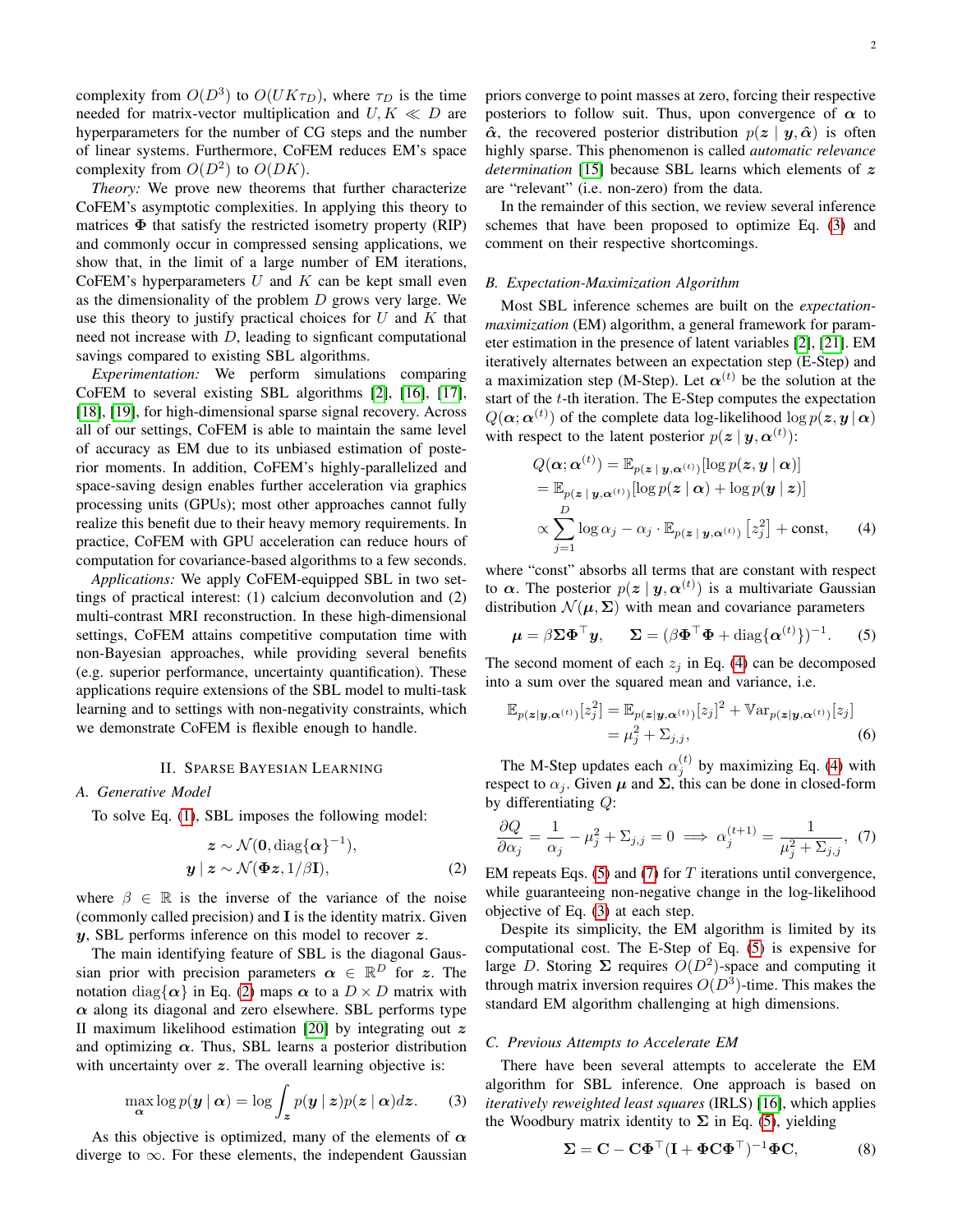where  $C = diag\{\alpha^{(t)}\}^{-1}$ . By inverting an  $N \times N$  matrix (as opposed to a  $D \times D$  matrix), IRLS reduces the per-iteration time complexity of EM to  $O(N^3 + N^2D)$ . For problems in which  $N \ll D$ , IRLS is more efficient than EM. However, if  $N = O(D)$ , the time complexity is still  $O(D^3)$ . Furthermore, like EM, IRLS requires storage of  $\Sigma$ , which remains an expensive  $O(D^2)$ -space cost.

Another line of work is based on variants of *approximate message passing* (AMP). AMP combines quadratic and Taylor series approximations with loopy belief propagation to iteratively estimate the means and variances of  $z$  in Eq. [\(6\)](#page-1-6), circumventing matrix inversion [\[17\]](#page-12-16), [\[22\]](#page-12-21). Though faster than EM in practice, AMP is known to diverge for dictionaries Φ that do not satisfy zero-mean, sub-Gaussian criteria [\[23\]](#page-12-22).

A third common strategy is to employ *variational inference* (VI), which approximates the true posterior  $p(z | y, \alpha)$  with a simpler surrogate  $q(z)$  [\[24\]](#page-12-23)–[\[26\]](#page-12-24). This allows for SBL inference that is inverse-free [\[18\]](#page-12-17), [\[27\]](#page-12-25). However, VI approaches optimize a lower bound on Eq. [\(3\)](#page-1-2) instead of the true loglikelihood objective. Thus, they may converge to a sub-optimal solution for  $\alpha$ . Both AMP and VI are ultimately limited by the fact that their approximations to the means and variances of z can be *biased* for general dictionaries Φ [\[23\]](#page-12-22), [\[27\]](#page-12-25). In Section [III,](#page-2-0) we present a new method that ensures an *unbiased* estimation of these moments, regardless of the structure of  $\Phi$ .

#### *D. Sequential Algorithm*

The sequential (Seq) algorithm, is a notable alternative to EM that reduces computation time and space in practice [\[3\]](#page-12-2), [\[19\]](#page-12-18). Seq maintains a set  $S \subseteq \{1, 2, \ldots, D\}$  of "active" indices such that  $\alpha_j$  is finite for each  $j \in S$  and  $\alpha_j = \infty$  for all  $j \neq S$ . Initially,  $S = \emptyset$ . Indices are sequentially added to or deleted from  $S$  if making such a change can increase the log-likelihood objective (Eq. [\(3\)](#page-1-2)).

At any given point, Seq only needs to store parts of the mean vector  $\mu$  and covariance matrix  $\Sigma$  corresponding to S; all other components are assumed to be zero. Thus, for truly sparse vectors z with d non-zero components such that  $d \ll D$ , Seq is more efficient than EM. Yet unlike EM, the number of iterations needed for Seq depends on  $d$ , since at least  $d$  steps must be taken to fully recover  $z$ . The overall time complexity is  $O(d^2D)$  and the space complexity is  $O(d^2 + D)$  [\[4\]](#page-12-11).

However, Seq has several limitations. It is often the case that  $d$  is a fraction or percentage of  $D$ . If  $d$  grows linearly with D, the asymptotic time cost is  $O(D^3)$ , similar to EM. This may explain why Seq can still be up to hundreds of times slower than non-Bayesian methods for large  $D$  [\[6\]](#page-12-4). Also, the algorithm's sequential nature hinders its potential for speedup on parallel machines. Lastly, for large  $D$ , it remains costly to store parts of the quadratically-sized covariance matrix  $\Sigma$ .

#### <span id="page-2-0"></span>III. COVARIANCE-FREE EXPECTATION-MAXIMIZATION

We introduce *covariance-free expectation-maximization* (CoFEM), a new SBL inference scheme for accelerating EM that removes the need to compute (let alone invert) the covariance matrix  $\Sigma$ . Our method is built on several advances from numerical linear algebra [\[28\]](#page-12-26), [\[29\]](#page-12-27).

Our key observation is that not all elements of  $\Sigma$  are needed for the M-Step in Eq. [\(7\)](#page-1-5). Indeed, we only need  $\mu$  (which depends on  $\Sigma$  via Eq. [\(5\)](#page-1-4)) and the the diagonal elements of  $\Sigma$  to update  $\hat{\alpha}$ . Thus, we propose a simplified E-Step that can estimate the two desired quantities  $\{\mu_j, \Sigma_{j,j}\}\$  for all j from *solutions to linear systems*, thereby avoiding the need for matrix inversion. We can re-express Eq. [\(5\)](#page-1-4) for  $\mu$  as

$$
\Sigma^{-1}\mu = \beta \Phi^{\top} y,\tag{9}
$$

where  $\Sigma^{-1} = \beta \Phi^{\top} \Phi + \text{diag} \{ \alpha^{(t)} \}.$  Thus,  $\mu$  is the solution x to the linear system  $\mathbf{A}x = \mathbf{b}$  for  $\mathbf{A} := \Sigma^{-1}$  and  $\mathbf{b} := \beta \mathbf{\Phi}^\top \mathbf{y}$ .

# <span id="page-2-3"></span>*A. Diagonal Estimation*

We leverage a result from [\[28\]](#page-12-26) to obtain the diagonal of  $\Sigma$ .

Proposition 1 (Diagonal Estimation Rule). *Let* M ∈  $\mathbb{R}^{D\times D}$ *be a square matrix. Let*  $p_1, p_2, \ldots, p_K \in \mathbb{R}^D$  *be random* probe vectors, where each  $\boldsymbol{p}_k$  comprises independent and *identically distributed elements such that*  $\mathbb{E}[p_{k,j}] = 0$  *for all*  $j = 1, \ldots, D$ *. For each*  $p_k$ *, let*  $x_k = Mp_k$ *. Consider the estimator*  $s \in \mathbb{R}^D$ , where, for each  $j = 1, \ldots, D$ ,

<span id="page-2-4"></span><span id="page-2-1"></span>
$$
s_j = \frac{\sum_{k=1}^{K} p_{k,j} \cdot x_{k,j}}{\sum_{k=1}^{K} p_{k,j}^2}.
$$
 (10)

*Then, each*  $s_i$  *is an unbiased estimator of*  $M_{i,i}$ *.* 

*Proof.* Consider  $s_i$ , the j-th element of s. We have

$$
s_j = \frac{\sum_{k=1}^{K} \left( p_{k,j} \cdot \left( \sum_{j'=1}^{D} M_{j,j'} \cdot p_{k,j'} \right) \right)}{\sum_{k=1}^{K} p_{k,j}^2}
$$

$$
= M_{j,j} + \sum_{j'\neq j} M_{j,j'} \cdot \frac{\sum_{k=1}^{K} p_{k,j} \cdot p_{k,j'}}{\sum_{k=1}^{K} p_{k,j}^2}. \tag{11}
$$

Thus,  $\mathbb{E}[s_i]$  is equal to the following:

$$
M_{j,j} + \sum_{j' \neq j} M_{j,j'} \cdot \left( \sum_{k=1}^{K} \underbrace{\mathbb{E}[p_{k,j'}]}_{=0} \cdot \mathbb{E} \left[ \frac{p_{k,j}}{\sum_{k=1}^{K} p_{k,j}^2} \right] \right), \quad (12)
$$

where we have applied the fact that the  $j$  and  $j'$  components of  $\boldsymbol{p}_k$  are independent to arrive at a product of expectations. Since  $\mathbb{E}[p_{k,j'}] = 0$  for all k and j', it follows that  $\mathbb{E}[s_j] = M_{j,j}$ .

We apply this rule to  $\Sigma$  to estimate its diagonal elements. Following [\[28\]](#page-12-26), we use the *Rademacher distribution* for drawing the probe vector  $p_k$ , where each  $p_{k,j}$  is either  $-1$  or  $+1$ with equal probability. This simplifies Eq. [\(10\)](#page-2-1) to

<span id="page-2-2"></span>
$$
s_j = \frac{1}{K} \sum_{k=1}^{K} p_{k,j} \cdot x_{k,j}.
$$
 (13)

The diagonal estimation rule turns an *explicit* property of a matrix (i.e. the diagonal elements) into an *implicit* quantity that can be estimated without physically forming the matrix. To exploit this rule, we only need a method for applying  $\Sigma$ to each vector  $p_k$  to obtain  $x_k$ ; this can be done by solving a linear system  $\mathbf{A} \cdot \mathbf{x} = \mathbf{b}$ , where  $\mathbf{A} := \mathbf{\Sigma}^{-1}$  and  $\mathbf{b} := \mathbf{p}_k$ .

In summary, the quantities  $\{\mu_j, \Sigma_{j,j}\}\)$  needed for the simplified E-Step update can be obtained by solving  $K + 1$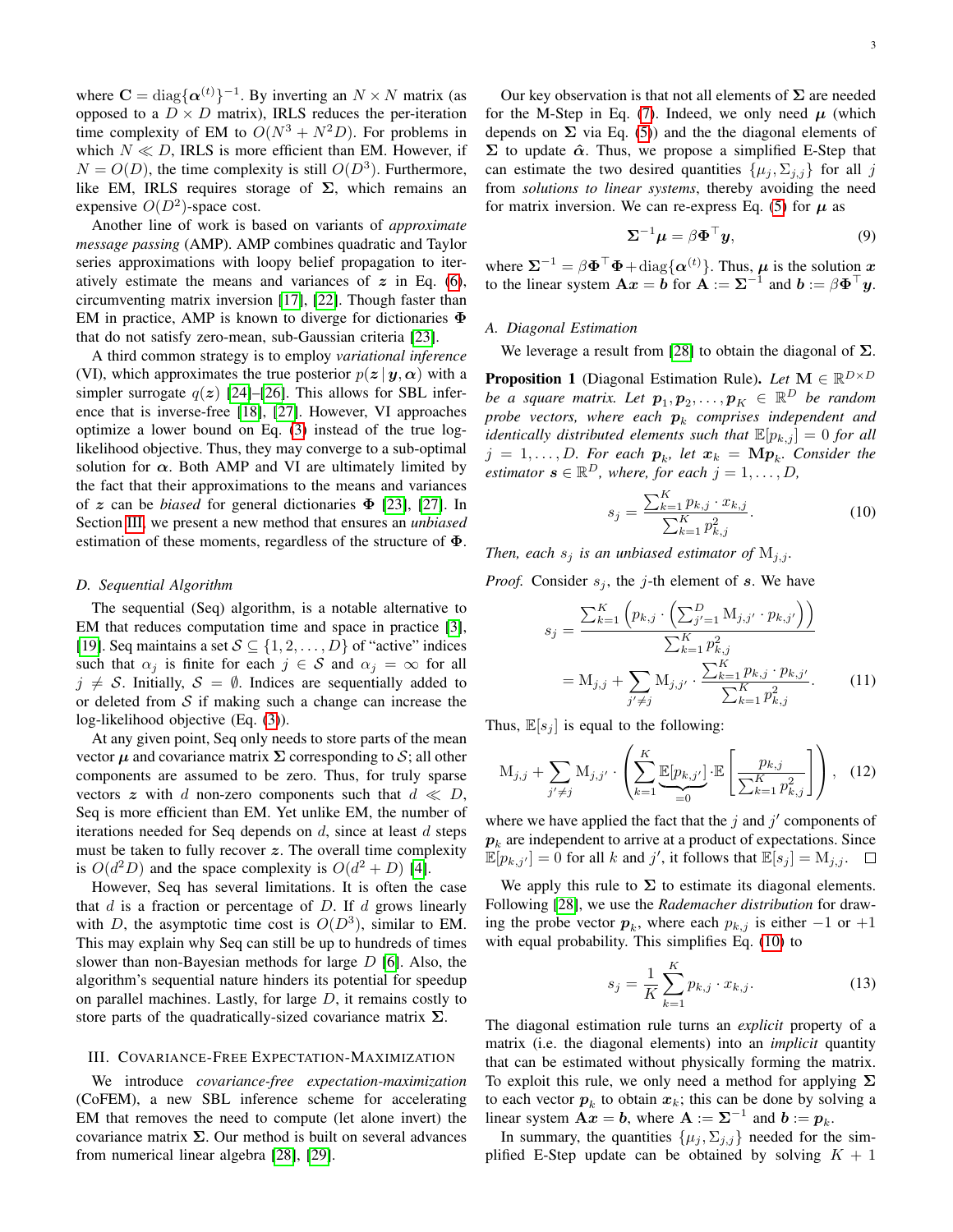<span id="page-3-0"></span>Algorithm 1 COVARIANCEFREEEM( $y$ ,  $\Phi$ ,  $\beta$ ,  $T$ ,  $K$ )

1: Initialize  $\alpha_j^{(1)} \leftarrow 1$  for  $j = 1, \dots, D$ . 2: for  $t = 1, 2, ..., T$  do 3: *// Simplified E-Step* 4: Define  $\mathbf{A} \leftarrow \beta \mathbf{\Phi}^{\top} \mathbf{\Phi} + \text{diag}\{\mathbf{\alpha}^{(t)}\}.$ 5: Draw  $p_1, p_2, \ldots, p_K \sim$  Rademacher distribution. 6: Define  $\mathbf{B} \leftarrow [\mathbf{p}_1 | \mathbf{p}_2 | \dots | \mathbf{p}_K | \beta \mathbf{\Phi}^\top \mathbf{y}].$ 7:  $[x_1 | x_2 | \ldots | x_K | \mu] \leftarrow \text{LinearSolver}(\mathbf{A}, \mathbf{B}).$ 8: Compute  $s_j \leftarrow 1/K \sum_{k=1}^K p_{k,j} \cdot x_{k,j}$  for  $j = 1, \ldots, D$ . 9: *// M-Step* 10: **if**  $t < T$  then 11: Update  $\alpha_j^{(t+1)} \leftarrow 1/(\mu_j^2 + s_j)$  for  $j = 1, ..., D$ . 12: end if 13: end for 14: **return**  $\boldsymbol{\alpha}^{(T)}, \boldsymbol{\mu}, \boldsymbol{s}$ 

separate linear systems. These systems can be solved in parallel by considering the matrix equation  $AX = B$  with inputs  $\mathbf{A} \in \mathbb{R}^{D \times D}$  and  $\mathbf{B} \in \mathbb{R}^{D \times (K+1)}$  defined as follows:

$$
\mathbf{A} := \beta \mathbf{\Phi}^{\top} \mathbf{\Phi} + \text{diag}\{\boldsymbol{\alpha}^{(t)}\},
$$
  

$$
\mathbf{B} := [\boldsymbol{p}_1 \, | \, \boldsymbol{p}_2 \, | \, \dots \, | \, \boldsymbol{p}_K \, | \, \beta \mathbf{\Phi}^{\top} \boldsymbol{y}].
$$
 (14)

If we enumerate the columns of the solution matrix  $X \in$  $\mathbb{R}^{D\times (K+1)}$  as  $x_1, x_2, \ldots, x_K, \mu$ , then our desired quantities for the simplified E-Step are  $\mu$  and s, as calculated by Eq. [\(13\)](#page-2-2). We can then perform the M-Step update in Eq. [\(7\)](#page-1-5) as

$$
\alpha_j^{(t+1)} = \frac{1}{\mu_j^2 + s_j},\tag{15}
$$

completely avoiding the need to compute or invert the covariance matrix  $\Sigma$ . Algorithm [1](#page-3-0) gives the full CoFEM algorithm.

The diagonal estimator in Eq. [\(13\)](#page-2-2) is unbiased for any  $K \geq 1$ , yet its variance is proportional to  $1/K$ , as we will show in Section [IV-A.](#page-5-0) We will provide theoretical justification that small  $K$  suffices for CoFEM in practice, and that this  $K$ can be constant with respect to the dimensionality  $D$  for a large class of compressed sensing matrices Φ.

#### <span id="page-3-2"></span>*B. Parallel Conjugate Gradient*

Among potential options for the linear solver in Algorithm [1,](#page-3-0) we choose the conjugate gradient (CG) algorithm due to its efficiency and flexibility [\[29\]](#page-12-27), [\[30\]](#page-12-28). CG is an iterative approach with a series of matrix-vector multiplication steps to solve a linear system  $Ax = b$ . At each step, CG does not need a physical manifestation of A; it only requires a way to apply  $A$  to an arbitrary vector  $v$  to yield  $Av$ . For SBL,  $\mathbf{A} := \beta \mathbf{\Phi}^{\top} \mathbf{\Phi} + \text{diag}\{\alpha^{(t)}\}\$ , which implies the complexity of CG is dominated by the time  $\tau_D$  it takes to apply  $\Phi$  and its transpose to v. In many applications,  $\Phi$  is a structured and matrix-free operation. Examples include convolution, discrete cosine transform, Fourier transform, and wavelet transform – all of which require at most  $\tau_D = O(D \log D)$ -time [\[31\]](#page-12-29).

CG can also easily generalize to solving *multiple* linear systems  $AX = B$  by simply replacing the matrix-vector multiplications with matrix-matrix multiplications. For faster computing, these operations can be parallelized on GPUs. In addition, CG is space-efficient and only needs  $O(D)$ -space to solve the linear system; this is the minimum requirement for any solver given that the output  $x \in \mathbb{R}^D$ .

#### <span id="page-3-1"></span>*C. Preconditioning*

The time complexity of CG depends on the number of CG steps U. It is guaranteed that  $U \leq D$  [\[29\]](#page-12-27), yet D can be very large for high-dimensional problems. In general, if A has a small condition number  $\kappa(A) := \lambda_{\max}(A)/\lambda_{\min}(A)$  where  $\lambda_{\text{max}}(\mathbf{A})$  and  $\lambda_{\text{min}}(\mathbf{A})$  are the largest and smallest eigenvalues of A, then  $U \ll D$  steps are needed to find an  $\hat{x}$  such that  $||A\hat{x} - b||_2/||b||_2 \leq \epsilon_{\text{max}}$  for small  $\epsilon_{\text{max}}$ . However, optimizing the SBL objective function pushes many diagonal elements of A to  $\infty$ , resulting in large  $\kappa(A)$  and necessitating large U.

To resolve this issue, we incorporate a *preconditioner* matrix  $\mathbf{M} \in \mathbb{R}^{D \times D}$  in CG. Instead of directly solving  $\mathbf{A} \mathbf{x} = \mathbf{b}$ , we solve an equivalent system  $A'x' = b'$ , where  $A' :=$  $M^{-1/2}AM^{-1/2}$ ,  $b' := M^{-1/2}b$  and  $x' := M^{1/2}x$ . We consider two criteria for choosing M in CoFEM. First, we want  $\kappa(\mathbf{A}') \ll \kappa(\mathbf{A})$  to reduce the number of steps U that are necessary to achieve small  $\epsilon_{\text{max}}$ . Next, we want to maintain the scalability of CoFEM (e.g. absence of matrix inversion,  $O(D)$ -space complexity) by avoiding a dense matrix for M.

We thus propose to use a *diagonal preconditioner*  $M =$  $diag\{\beta\theta + \alpha^{(i)}\}\$ , where  $\theta \in \mathbb{R}^D$  is a set of customizable positive values. This M is easy to invert, only requires  $O(D)$ space, and can be quickly applied to vectors. By varying  $\theta$ , we can arrive at different choices for M. For example, setting  $\theta_j = \sum_{i=1}^{N} \Phi_{i,j}^2$  leads to the popular *Jacobi preconditioner* satisfying  $M_{j,j} = A_{j,j}$  [\[30\]](#page-12-28). In Section [IV-B,](#page-5-1) we provide novel theoretical analysis for our diagonal preconditioner within the context of SBL. We illustrate that for a large class of compressed sensing dictionaries  $\Phi$ , setting  $\theta_i = 1$  for all j is a favorable choice that leads to small  $\kappa(A')$  and enables U to be constant with respect to the dimensionality D.

Algorithm [2](#page-4-1) summarizes the parallel CG algorithm for inputs  $\mathbf{A} \in \mathbb{R}^{D \times D}$ ,  $\mathbf{M} \in \mathbb{R}^{D \times \overline{D}}$ , and  $\mathbf{B} \in \mathbb{R}^{\overline{D} \times Q}$ , where Q is the number of parallel systems. For CoFEM, we have  $Q = K + 1$ . The computation is dominated by line 5, in which A is applied to vectors stored as columns of a matrix.

#### *D. Complexity Comparisons*

Each of the  $T$  iterations of CoFEM requires at most  $U$ steps of CG – in which we apply  $\Phi$  (and  $\Phi^{\top}$ ) in  $\tau_D$ -time to  $K$  vectors – giving us an overall time complexity of  $O(T \tau_D U K)$ . CoFEM's space complexity is dominated by CG, which requires  $O(D)$ -space for each of the  $(K + 1)$  systems. Table [I](#page-4-2) shows the complexities of CoFEM and other SBL inference schemes. While many other methods improve upon EM, they introduce dependencies on  $N$  or  $d$ , which typically grow with  $D$ . For example, if the size of the signal  $z$  is doubled, we may also expect the number of measurements N to be doubled (to achieve same reconstruction error), as well as the number d of non-zero values in  $\boldsymbol{z}$ . Thus, increasing  $D$ compounds the increase in complexities of these algorithms. In contrast, CoFEM's dependencies on  $U$  and  $K$  can be held constant as D increases, which we demonstrate in Section [V.](#page-6-0)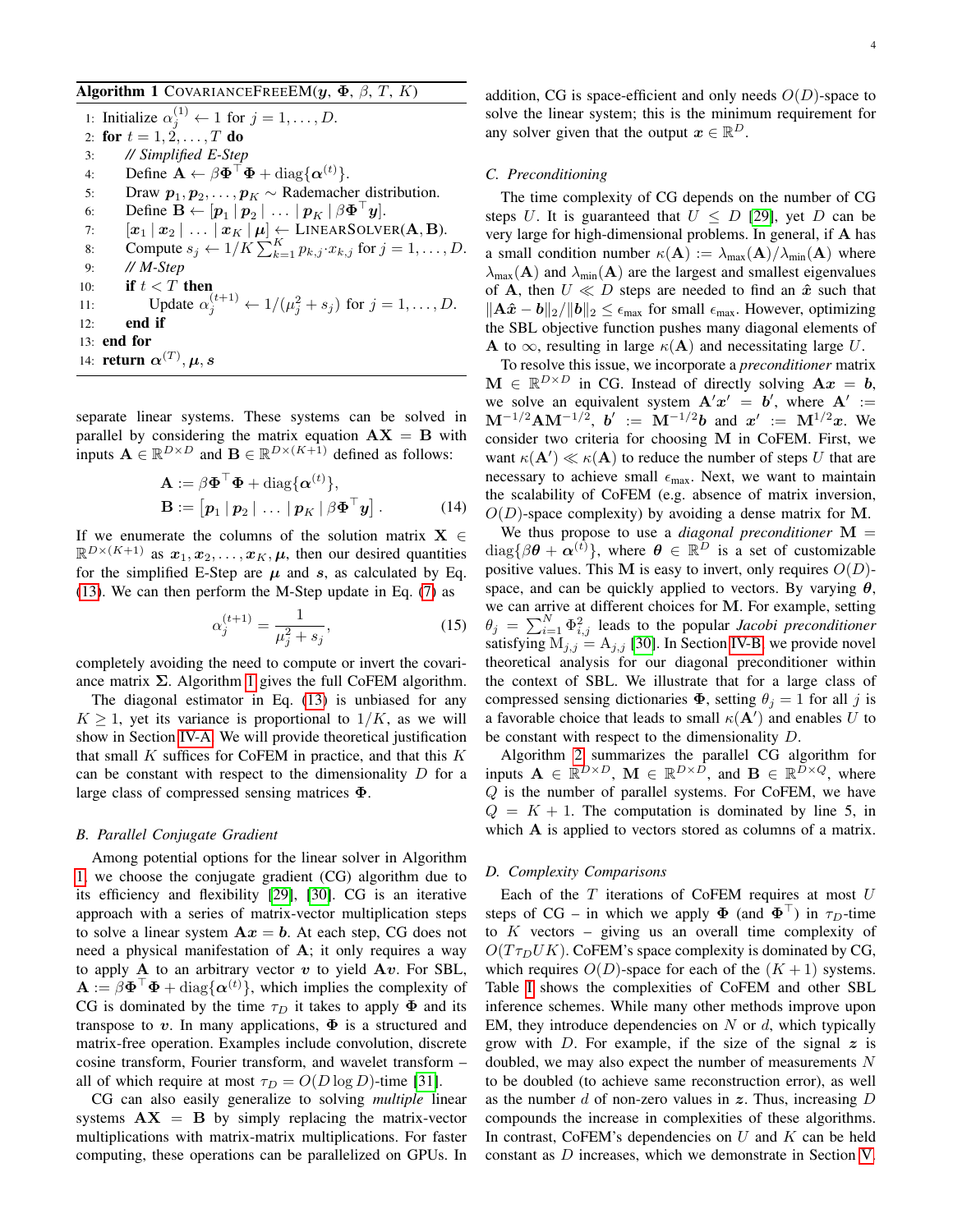- <span id="page-4-1"></span>Algorithm 2 PARALLELCONJGRADIENT(A, B, M,  $U, \epsilon_{\text{max}}$ ) 1: Initialize **X** as a  $D \times Q$  matrix of all zeros. 2: Initialize  $\mathbf{R} \leftarrow \mathbf{B}$  and  $\mathbf{P} \leftarrow \mathbf{B}$  and  $\mathbf{W} \leftarrow \mathbf{M}^{-1} \mathbf{B}$ . 3: Compute  $\rho_q \leftarrow \sum_{j=1}^D \mathrm{R}_{j,q} \cdot \mathrm{W}_{j,q}$  for  $q = 1, \ldots, Q$ . 4: for  $u=1,2,\ldots,U$  do 5: Compute  $\Psi \leftarrow AP$ . // Apply matrix. 6: Compute  $\pi_q \leftarrow \sum_{j=1}^D P_{d,q} \cdot \Psi_{d,q}$  for  $q = 1, \ldots, Q$ . 7: Compute  $\gamma_q \leftarrow \rho_q / \pi_q$  for  $q = 1, \ldots, Q$ . 8: Update  $X \leftarrow X + PT$ , where  $\Gamma = \text{diag}\{\gamma\}$ . 9: Update  $\mathbf{R} \leftarrow \mathbf{R} - \Psi \Gamma$ , where  $\Gamma = \text{diag}\{\gamma\}$ . 10: Let  $\delta \leftarrow ||\mathbf{R}||_F/||\mathbf{B}||_F$ , where F is Frobenius norm. 11: if  $\delta \leq \epsilon_{\text{max}}$  then 12: return X 13: end if 14: Compute W ← M−1R. *// Apply preconditioner.* 15: Let  $\rho_q^{\text{old}} \leftarrow \rho_q$  for  $q = 1, \ldots, Q$ . 16: Compute  $\rho_q \leftarrow \sum_{j=1}^D R_{j,q} \cdot W_{j,q}$  for  $q = 1, \ldots, Q$ .
- 17: Compute  $\eta_q \leftarrow \rho_q / \rho_q^{\text{old}}$  for  $q = 1, \dots, Q$ .
- 18: Update  $P \leftarrow R + P\hat{H}$ , where  $H = \text{diag}\{\eta\}$ .
- 19: end for
- 20: return X

<span id="page-4-2"></span>TABLE I COMPUTATIONAL COMPLEXITIES OF SBL INFERENCE SCHEMES.

| Method           | Time                | Space        |
|------------------|---------------------|--------------|
| EM [2]           | $O(TD^3)$           | $O(D^2)$     |
| <b>IRLS</b> [16] | $O(T(DN^2 + N^3))$  | $O(D^2)$     |
| AMP [17]         | $O(TDNT_{\rm amp})$ | O(DN)        |
| VI [18]          | $O(T\tau_D)$        | O(D)         |
| Seq [19]         | $O(Dd^2)$           | $O(D + d^2)$ |
| CoFEM (ours)     | $O(T\tau_D UK)$     | O(DK)        |

# *E. CoFEM for SBL Extensions*

To further highlight the flexibility of CoFEM, we show how it can handle two common extensions of the SBL model.

<span id="page-4-7"></span>*1) Multi-Task Learning:* In multi-task learning, there are L different sparse vector recovery problems that one wishes to solve at once. These problems may have different observationdictionary pairs  $(\mathbf{y}_1, \mathbf{\Phi}_1), (\mathbf{y}_2, \mathbf{\Phi}_2), \dots, (\mathbf{y}_L, \mathbf{\Phi}_L)$ , yet the tasks are related in the sense that their corresponding vectors  $z_1, z_2, \ldots, z_L$  have similar non-zero supports. Some examples include multiple measurements vector (MMV) problems [\[32\]](#page-12-30), multi-task compressed sensing [\[4\]](#page-12-11), and sparse Bayesian learning with complex numbers [\[33\]](#page-12-31).

A simple way to enforce joint sparsity among all tasks in SBL is to have them share a common  $\alpha$  vector:

$$
\mathbf{z}_{\ell} \sim \mathcal{N}(\mathbf{0}, \text{diag}\{\boldsymbol{\alpha}\}^{-1}), \qquad \ell = 1, 2, \dots, L,
$$
  

$$
\mathbf{y}_{\ell} \sim \mathcal{N}(\boldsymbol{\Phi}_{\ell} \mathbf{z}_{\ell}, 1/\beta \mathbf{I}), \qquad \ell = 1, 2, \dots, L.
$$
 (16)

Learning takes place through the task-separable objective:

$$
\max_{\mathbf{\alpha}} \log p(\boldsymbol{y}_1, \boldsymbol{y}_2, \dots, \boldsymbol{y}_L \mid \boldsymbol{\alpha}) = \sum_{\ell=1}^L \log p(\boldsymbol{y}_\ell \mid \boldsymbol{\alpha}). \quad (17)
$$

To optimize Eq. [\(17\)](#page-4-3), EM runs a E-Step for each task  $\ell$ ,

$$
\boldsymbol{\mu}_{\ell} = \beta \boldsymbol{\Sigma}_{\ell} \boldsymbol{\Phi}_{\ell}^{\top} \boldsymbol{y}_{\ell}, \quad \boldsymbol{\Sigma}_{\ell} = (\beta \boldsymbol{\Phi}_{\ell}^{\top} \boldsymbol{\Phi}_{\ell} + \text{diag}\{\boldsymbol{\alpha}^{(t)}\})^{-1}, \quad (18)
$$

followed by a M-Step to combine these moments,

$$
\alpha_j^{(t+1)} = \frac{L}{\sum_{\ell=1}^L \mu_{\ell,j}^2 + \sum_{\ell,j,j}}.
$$
\n(19)

To accelerate EM, CoFEM can simply replace the E-Step for each task  $\ell$  with a covariance-free version, as described in Section [III-A.](#page-2-3) We can further parallelize these  $L$  E-Steps by solving their  $L \cdot (K + 1)$  systems all at once through Alg. [2.](#page-4-1)

<span id="page-4-6"></span>*2) Non-Negativity Constraints:* In some applications, we may want to enforce non-negativity on  $z$ . In these cases, we can use an independent *rectified Gaussian* prior  $N^R(0, 1/\alpha_j)$ for each component  $z_i$  of  $z$  [\[34\]](#page-12-32), which places zero probability mass on the negative values. Specifically, we have

$$
p(z_j | \alpha_j) = \begin{cases} \sqrt{2\alpha_j/\pi} \exp(-\alpha_j z_j^2/2), & z_j > 0, \\ 1/2, & z_j = 0, \\ 0, & z_j < 0. \end{cases}
$$
 (20)

Due to conjugacy between the rectified Gaussian and Gaussian distributions, the posterior  $p(z | y, \hat{\alpha})$  is also a rectified Gaussian. However, this posterior's density function is not analytically tractable, so we can follow [\[34\]](#page-12-32) and approximate it with a diagonal rectified Gaussian whose second moment is

$$
\mathbb{E}_{p(\boldsymbol{z} \mid \boldsymbol{y}, \hat{\boldsymbol{\alpha}})}[z_j^2] = \mu_j^2 + \Sigma_{j,j} + \mu_j \cdot \sqrt{\frac{\Sigma_{j,j}}{\pi}} \cdot \frac{\exp(-\xi_j^2)}{\text{erfc}(-\xi_j)}, \tag{21}
$$

where  $\xi_j = \mu_j / \sqrt{2\Sigma_{j,j}}$  and  $\text{erfc}(x) = 2/\sqrt{\pi} \int_x^{\infty} \exp(-t^2) dt$ is the complimentary error function. To compute Eq. [\(21\)](#page-4-4), CoFEM can replace  $\Sigma_{i,j}$  with  $s_j$  from Eq. [\(13\)](#page-2-2). The M-Step then updates  $\alpha_i$  as the reciprocal of Eq. [\(21\)](#page-4-4).

#### <span id="page-4-4"></span>IV. THEORETICAL ANALYSIS OF COFEM

<span id="page-4-0"></span>The two main hyperparameters of CoFEM are the number of probe vectors  $K$  and the number of conjugate gradient steps U. These values determine the per-iteration time complexity of CoFEM as  $O(UK\tau_D)$  and its space complexity as  $O(DK)$ . Thus, it is important to control  $U$  and  $K$ . In this section, we present new theoretical results illustrating that, for a large class of dictionaries Φ, these hyperparameters can be kept small even as the dimensionality of the problem D grows very large.

The ultimate goal of SBL is to solve a Bayesian variant of the sparse coding problem in which we (a) identify which  $z_i =$ 0 and (b) provide uncertainty quantification for the non-zero  $z_i$ . To achieve true sparsity for a particular  $z_i$ , it is necessary for its prior parameter  $\alpha_j \to \infty$ , which is only attained as the number of iterations  $t \to \infty$ . Thus, our study of U and K is based on the following SBL Convergence property:

<span id="page-4-8"></span><span id="page-4-5"></span>Definition 1 (SBL Convergence). *In Alg. [1,](#page-3-0) consider the sequence of iterates*  $\boldsymbol{\alpha}^{(t)}$  for  $t = 1, 2, \ldots$ , *and let*  $\hat{\boldsymbol{\alpha}} :=$  $\lim_{t\to\infty} \boldsymbol{\alpha}^{(t)}.$  Then,  $(\mathcal{S}, \mathcal{U}, \boldsymbol{\hat{\alpha}})$ -convergence is satisfied for SBL *if the indices*  $\mathbb{N}_D := \{1, 2, \ldots, D\}$  *can be partitioned into an "active" set*  $S \subseteq \mathbb{N}_D$  *and an "inactive" set*  $\mathcal{U} := \mathbb{N}_D \setminus S$ , *where*  $\hat{\alpha}_j > 0$  *is finite if*  $j \in S$  *and*  $\hat{\alpha}_j = \infty$  *if*  $j \in \mathcal{U}$ *.* 

<span id="page-4-3"></span>Of course, it is impossible to run  $t \to \infty$  iterations in practice and to the best of the authors' knowledge, there does not exist a formal proof characterizing EM's behavior after finitely many iterations in the context of SBL. However, many works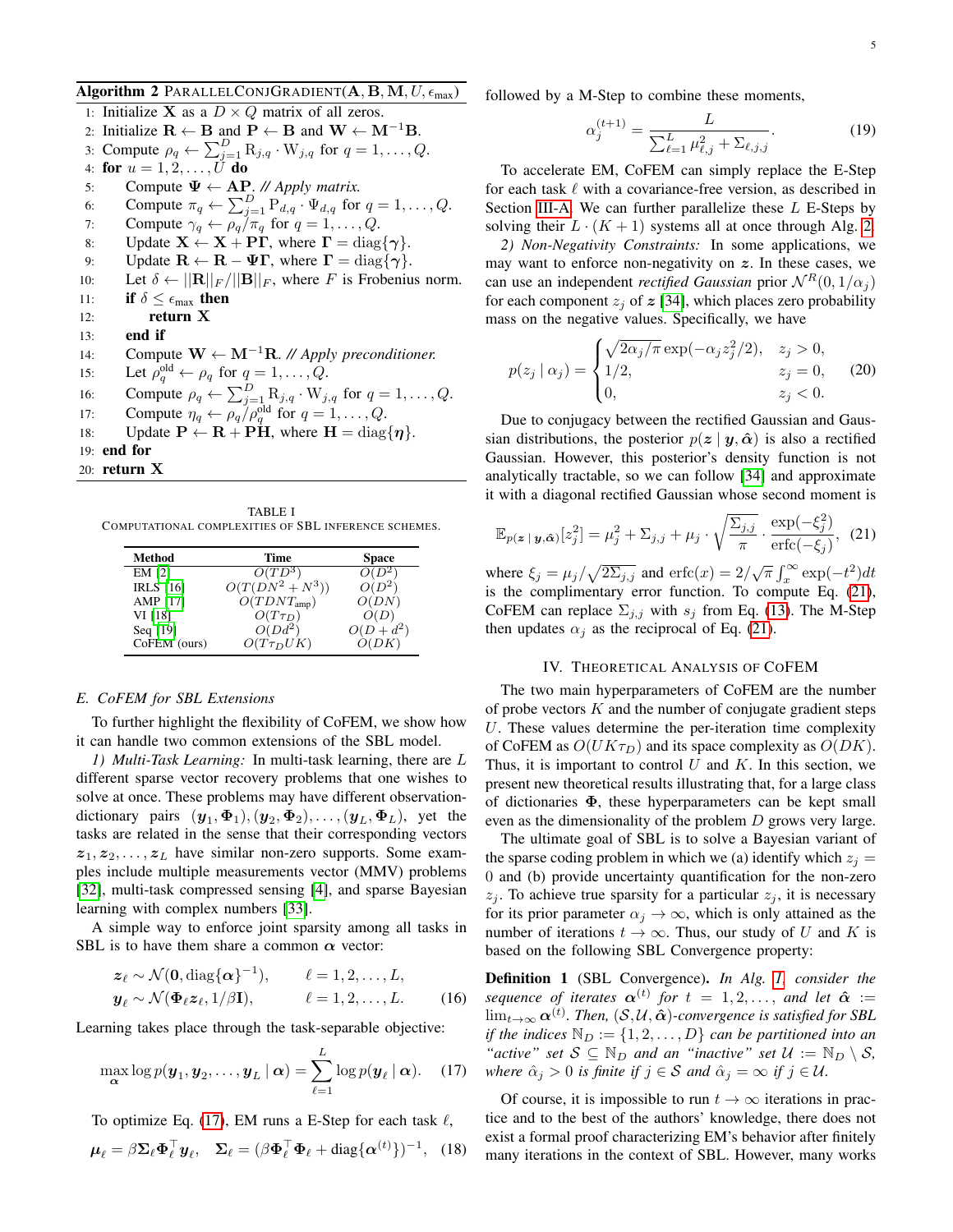within the SBL literature [\[2\]](#page-12-1)–[\[5\]](#page-12-3) have illustrated (and even relied on) a well-accepted phenomenon in which the inactive  $\alpha_i$  grow very large and can be treated as "reaching infinity" after  $T$  finite iterations. This justifies the practical applicability of Definition [1](#page-4-5) and our ensuing theoretical analysis.

**Notation** For any positive integer P, let  $\mathbb{N}_P := \{1, 2, \ldots, P\}.$ For any vector  $v \in \mathbb{R}^P$  and set  $\mathcal{B} \subseteq \mathbb{N}_P$ , define the subvector  $v_{\mathcal{B}} := [v_b \mid b \in \mathcal{B}] \in \mathbb{R}^{|\mathcal{B}|}$ . Similarly, for any matrix  $\mathbf{M} = [\boldsymbol{v}^{(1)}, \dots, \boldsymbol{v}^{(P)}] \in \mathbb{R}^{Q \times P}$ , define the sub-matrix  $\mathbf{M}_{\mathcal{B}} := [\boldsymbol{v}^{(b)} \mid b \in \mathcal{B}] \in \mathbb{R}^{\mathcal{Q} \times |\mathcal{B}|}$ . For any two sets  $\mathcal{A} \subseteq \mathbb{N}_{Q}$ and  $\mathcal{B} \subseteq \mathbb{N}_P$ , define the sub-matrix block  $\mathbf{M}_{\mathcal{A},\mathcal{B}} := [\mathbf{v}_{\mathcal{A}}^{(b)} | b \in$  $\mathcal{B} \in \mathbb{R}^{|\mathcal{A}| \times |\mathcal{B}|}$ . Let  $||v||_2$  denote the Euclidean norm of vector  $\mathcal{B} \in \mathbb{R}^{\{v\}\}\times\{v\}}$ . Let  $\|\mathbf{v}\|_2$  denote the Euclidean norm of vector <br>v and  $\|\mathbf{v}\|_{\mathbf{M}} := \sqrt{\mathbf{v}^\top \mathbf{M} \mathbf{v}}$  denote the M-weighted norm of v. Let  $\|\mathbf{M}\|_2$  denote the spectral norm (i.e. largest singular value) of matrix M. Let  $\sigma_{min}(\mathbf{M}), \lambda_{max}(\mathbf{M})$  and  $\lambda_{min}(\mathbf{M})$ denote the smallest singular value, largest eigenvalue, and smallest eigenvalue of M, respectively. For a matrix M, let  $\kappa(\mathbf{M}) := ||\mathbf{M}||_2/\sigma_{\min}(\mathbf{M})$  be the condition number of M.

# <span id="page-5-0"></span>*A. A Theory for the Number of Probe Vectors* K

First, we analyze the dependency of the diagonal estimator  $s$  on the number of probe vectors  $K$ . We aim to characterize the standard deviation (i.e. the square root of the variance) of each  $s_i$ , which leads to this lemma:

<span id="page-5-4"></span>**Lemma 1.** Let  $M \in \mathbb{R}^{D \times D}$ . Consider the estimator **s** defined in Prop. [1,](#page-2-1) where  $p_1, \ldots, p_K$  are independent Rademacher *variables. Then, the standard deviation*  $\nu_j$  *of*  $s_j$  *is* 

$$
\nu_j := \sqrt{\mathbb{E}[(s_j - \mathbb{E}[s_j])^2]} = \sqrt{\frac{1}{K} \sum_{j' \neq j} M_{j,j'}^2}.
$$
 (22)

*Proof.* Within Eq. [\(22\)](#page-5-2), we substitute the expression for  $s_i$ from Eq. [\(11\)](#page-2-4) and the fact that  $\mathbb{E}[s_j] = M_{j,j}$  to yield

$$
\nu_{j} = \sqrt{\mathbb{E}\left[\left(\sum_{j' \neq j} M_{j,j'} \cdot \frac{\sum_{k=1}^{K} p_{k,j} \cdot p_{k,j'}}{\sum_{k=1}^{K} p_{k,j}^{2}}\right)^{2}\right]}
$$

$$
= \sqrt{\mathbb{E}\left[\sum_{j' \neq j} \sum_{j'' \neq j'} M_{j,j'} \cdot M_{j,j''} \cdot \frac{g_{j,j'}}{g_{j,j}} \cdot \frac{g_{j,j''}}{g_{j,j}}\right]},
$$
(23)

where we define  $g_{j,\ell} := \sum_{k=1}^K p_{k,j} \cdot p_{k,\ell}$  for all  $(j,\ell) \in \mathbb{N}_D \times$  $\mathbb{N}_D$ . In the denominator, we have  $g_{j,j} = K$  for all j since  $p^2 =$ 1 for a Rademacher variable. In the numerator, if  $j' = j''$ , we have  $\mathbb{E}[g_{j,j'} \cdot g_{j,j''}] = \mathbb{E}[g_{j,j'}^2] = K$ . Otherwise, if  $j \neq j''$ ,  $\mathbb{E}[g_{j,j'} \cdot g_{j,j''}] = 0$ . Thus, Eq. [\(23\)](#page-5-3) simplifies to Eq. [\(22\)](#page-5-2).  $\Box$ 

Lemma [1](#page-5-4) tells us that the standard deviation of our estimator decreases with  $K$  and increases with the norm of the offdiagonal entries. Analyzing Lemma [1](#page-5-4) within the context of SBL leads to our first main theoretical result, as stated below.

<span id="page-5-5"></span>**Theorem 1.** Let  $\mathbf{\Sigma}^{(t)} := (\beta \mathbf{\Phi}^\top \mathbf{\Phi} + \text{diag}\{\boldsymbol{\alpha}^{(t)}\})^{-1}$  be the SBL *covariance matrix at the* t*-th iteration of Alg. [1.](#page-3-0) Let* s (t) *be the Rademacher diagonal estimator for*  $\Sigma^{(t)}$  *defined in Eq.* [\(13\)](#page-2-2) with *K* probe vectors. Let  $v_j^{(t)}$  denote the standard deviation

*of*  $s_j^{(t)}$ . Assume that  $(S, \mathcal{U}, \hat{\boldsymbol{\alpha}})$ -convergence is satisfied. Then, *for any inactive index*  $j \in \mathcal{U}$ *, we have* 

<span id="page-5-11"></span><span id="page-5-10"></span>
$$
\lim_{t \to \infty} \nu_j^{(t)} = 0,\tag{24}
$$

*and for any active index*  $j \in S$ *, we have* 

$$
\lim_{t \to \infty} \nu_j^{(t)} \le \frac{1}{\sqrt{K}} \cdot \frac{\inf_{\Theta \in \mathcal{O}} \|\Theta^{-1} \Phi_S^{\top} \Phi_S - \mathbf{I}\|_2}{\beta \cdot \sigma_{\min}^2(\Phi_S)},\tag{25}
$$

*where*  $\mathcal O$  *is the set of*  $|\mathcal S| \times |\mathcal S|$  *diagonal matrix with positive diagonal elements and* I *is the identity matrix.*

Theorem [1](#page-5-5) offers several insights in the limit of EM iterations: (1) the estimator becomes deterministic with zero standard deviation for the inactive indices,  $(2)$  K only affects the estimator's standard deviation for the active indices, and (3) if  $\Phi_{\mathcal{S}}^{\top} \Phi_{\mathcal{S}}$  is close to any diagonal matrix  $\Theta$  (i.e. the columns of  $\Phi_{\mathcal{S}}$  are close to orthogonal), then the standard deviation for the active indices converge to a small quantity. The proof of Theorem [1](#page-5-5) is given in Appendix [A.](#page-11-0)

#### <span id="page-5-1"></span>*B. A Theory for the Number of Conjugate Gradient Steps* U

Next, we analyze the number of CG steps U needed for convergence. We build on the following well-known result [\[30\]](#page-12-28):

Lemma 2 (CG Convergence). *Consider the CG algorithm for solving*  $\mathbf{A} \mathbf{x} = \mathbf{b}$ , where  $\mathbf{A} \in \mathbb{R}^{D \times D}$  *is a positive definite matrix and*  $\mathbf{b} \in \mathbb{R}^D$ . Let  $\mathbf{x}_0 \in \mathbb{R}^D$  be the initial solution. Let  $x_u$  *denote the algorithm's solution and*  $r_u := b - Ax_u$  *denote the algorithm's residual at the* u*-th step of CG. Then,*

$$
\|\bm{r}_{u}\|_{\mathbf{A}^{-1}} \leq 2\left(\frac{\sqrt{\kappa(\mathbf{A})}-1}{\sqrt{\kappa(\mathbf{A})}+1}\right)^{u} \|\bm{r}_{0}\|_{\mathbf{A}^{-1}}, \qquad (26)
$$

<span id="page-5-2"></span>*where*  $||r||_{\mathbf{A}^{-1}} := \sqrt{r^{\top} \mathbf{A}^{-1} r}$  *for any vector*  $r \in \mathbb{R}^{D}$ *.* 

<span id="page-5-9"></span>**Corollary 1.** Let CG with matrix **A** and any  $\mathbf{b} \in \mathbb{R}^D$  start *with the initialization*  $x_0 = 0$ *. Let*  $\epsilon := ||r_U||_{A^{-1}} / ||b||_{A^{-1}}$ *denote the relative residual error of CG after* U *steps*[1](#page-5-6) *. Then,*

<span id="page-5-12"></span><span id="page-5-8"></span><span id="page-5-7"></span>
$$
\epsilon \le 2\exp(-U/\sqrt{\kappa(\mathbf{A})}).\tag{27}
$$

<span id="page-5-3"></span>*Proof.* Since  $r_0 = b$ , we can apply Eq. [\(26\)](#page-5-7) to obtain

$$
\epsilon \le 2 \left( \frac{\sqrt{\kappa(\mathbf{A})} - 1}{\sqrt{\kappa(\mathbf{A})} + 1} \right)^U \le 2 \left( 1 - \frac{1}{\sqrt{\kappa(\mathbf{A})}} \right)^U. \tag{28}
$$

The inequality  $1 - 1/x \le \exp(-1/x)$  holds for any  $x \in \mathbb{R}$ . Taking  $x = \sqrt{\kappa(A)}$  in Eq. [\(28\)](#page-5-8) gives the result.  $\Box$ 

Corollary [1](#page-5-9) indicates that the relative residual error of CG decreases exponentially with  $U$ , yet the precise exponent depends on  $\kappa(A)$ . In the t-th iteration of CoFEM, we wish to solve linear systems with  $\mathbf{A}^{(t)} := \beta \mathbf{\Phi}^\top \mathbf{\Phi} + \text{diag}\{\mathbf{\alpha}^{(t)}\}\)$ . However, since  $\alpha_j^{(t)} \to \infty$  for  $j \in \mathcal{U}$ , this leads to  $\kappa(\mathbf{A}^{(t)}) \to \infty$ and a vacuous bound on  $\epsilon$  for any finite number of steps U. Therefore, CoFEM introduces a preconditioner M to construct

<span id="page-5-6"></span><sup>&</sup>lt;sup>1</sup>Theoretical results for CG often define  $\epsilon$  in terms of the norm weighted by  $\mathbf{A}^{-1}$  (or  $\mathbf{A}$ ), even though  $\epsilon_2 := ||\mathbf{r}_U||_2/||\mathbf{b}||_2$  is used to determine convergence in software. We follow this convention while noting that one can exploit the relation  $\epsilon_2 \leq \epsilon \sqrt{\kappa(\mathbf{A})}$  to extend our results for  $\epsilon_2$ .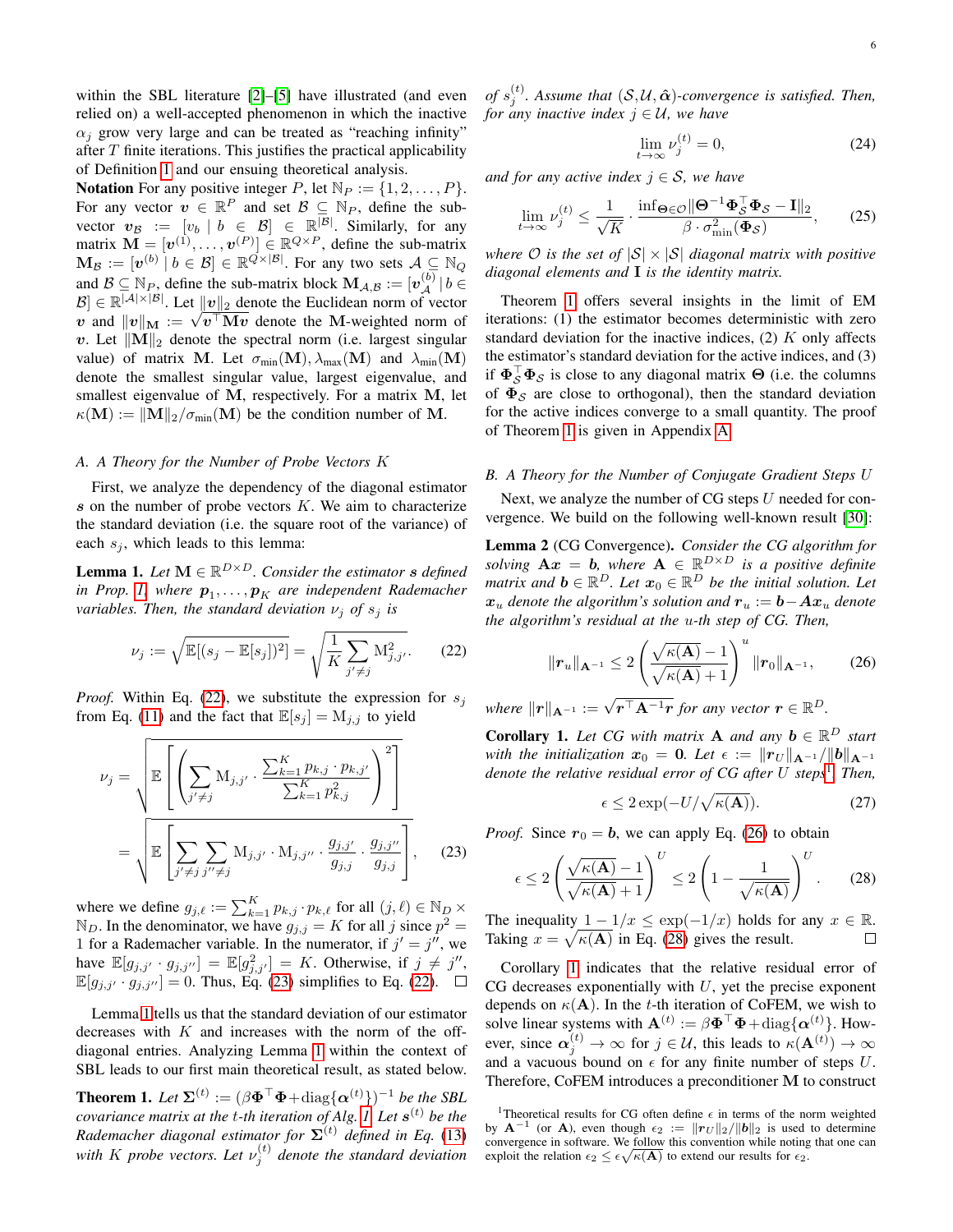a new CG matrix  $\mathbf{A}'^{(t)}$  with a reduced condition number. In our second main theoretical result, we analyze  $\kappa(\mathbf{A}^{(t)})$ , the bound that it induces on error, and the implications for U.

<span id="page-6-2"></span>**Theorem 2.** Let  $\mathbf{A}^{(t)} := \beta \mathbf{\Phi}^\top \mathbf{\Phi} + \text{diag}\{\boldsymbol{\alpha}^{(t)}\}\$  denote the *SBL inverse-covariance matrix at the* t*-th iteration of Alg. [1.](#page-3-0) Let*  $\mathbf{M}^{(t)} := \text{diag}\{\beta \boldsymbol{\theta} + \boldsymbol{\alpha}^{(t)}\}\$  *denote the preconditioner,* where  $\boldsymbol{\theta} \in \mathbb{R}^D$  is a vector of positive values. Define the  $\mathsf{preconditioned}$  matrix  $\mathbf{A}'^{(t)} := (\mathbf{M}^{(t)})^{-1/2} \mathbf{A}^{(t)} (\mathbf{M}^{(t)})^{-1/2}.$ Let  $\mathbf{b}^{(t)} \in \mathbb{R}^D$  be any vector and  $\mathbf{b'}^{(t)} := (\mathbf{M}^{(t)})^{-1/2} \mathbf{b}^{(t)}$ . Let  $\epsilon^{(t)}$  *be the relative residual error after running* U *conjugate* gradient steps to solve the system  ${\bf A'}^{(t)} {\bf x'}^{(t)} = {\bf b'}^{(t)}$  with  $x'{}_{0}^{(t)} = 0$ . Given  $(S, \mathcal{U}, \hat{\alpha})$ -convergence, it follows that

$$
\lim_{t \to \infty} \epsilon^{(t)} \le 2 \exp\left(-U \sqrt{\frac{1 - \|\mathbf{\Theta}^{-1}\mathbf{\Phi}_{\mathcal{S}}^{\top}\mathbf{\Phi}_{\mathcal{S}} - \mathbf{I}\|_2}{1 + \|\mathbf{\Theta}^{-1}\mathbf{\Phi}_{\mathcal{S}}^{\top}\mathbf{\Phi}_{\mathcal{S}} - \mathbf{I}\|_2}}\right), \quad (29)
$$

*where*  $\Theta = \text{diag}\{\theta_{\mathcal{S}}\}$  *and* **I** *is the identity matrix.* 

Eq. [\(29\)](#page-6-1) indicates that faster convergence is achieved for  $\bm{\theta}_{\mathcal{S}} \in \mathbb{R}^{|\mathcal{S}|}$  that minimizes  $\|\text{diag}\{\bm{\theta}_{\mathcal{S}}\}^{-1}\bm{\Phi}_{\mathcal{S}}^{\top}\bm{\Phi}_{\mathcal{S}} - \mathbf{I}\|_2$ . In practice, the support  $S$  is not known in advance, so we may instead choose  $\boldsymbol{\theta} \in \mathbb{R}^D$  to minimize  $\|\text{diag}\{\boldsymbol{\theta}\}^{-1}\boldsymbol{\Phi}^\top \boldsymbol{\Phi} - \mathbf{I}\|_2$ . For example, if  $\mathbf{\Phi}^{\top} \mathbf{\Phi}$  is a diagonal matrix (i.e. all columns of  $\Phi$  are mutually orthogonal), then the optimal choice is  $\theta_j = \sum_{i=1}^N \Phi_{i,j}^2$ , which corresponds to the Jacobi preconditioner. The proof of Theorem [2](#page-6-2) is given in Appendix [B.](#page-11-1)

#### *C. A Theory for* U *and* K *for Compressed Sensing Matrices*

We now show that our bounds in Theorems [1](#page-5-5) and [2](#page-6-2) can be simplified for a large class of matrices  $\Phi$  satisfying the restricted isometry property (RIP) and commonly employed in compressed sensing applications.

<span id="page-6-6"></span>**Definition 2** (Restricted Isometry Property). Let  $\mathbf{\Phi} \in \mathbb{R}^{N \times D}$ ,  $d \leq D$ , and  $\delta > 0$ . Then,  $\Phi$  satisfies  $(d, \delta)$ -RIP if for every *set*  $C \subseteq \{1, ..., D\}$  *of size*  $|\mathcal{S}| = d$  *and every vector*  $\boldsymbol{v} \in \mathbb{R}^d$ *,* 

$$
(1 - \delta) ||\mathbf{v}||_2^2 \le ||\mathbf{\Phi}_C \mathbf{v}||_2^2 \le (1 + \delta) ||\mathbf{v}||_2^2. \tag{30}
$$

<span id="page-6-5"></span>**Corollary 2.** Let  $\Phi \in \mathbb{R}^{N \times D}$  satisfy  $(d, \delta)$ -RIP. For any  $C \subseteq$  $\mathbb{N}_D$  with  $|\mathcal{C}| = d$ , let  $\mathbf{\Delta}_{\mathcal{C},\mathcal{C}} := \mathbf{\Phi}_{\mathcal{C}}^\top \mathbf{\Phi}_{\mathcal{C}} - \mathbf{I}$ . Then,  $\|\mathbf{\Delta}_{\mathcal{C},\mathcal{C}}\|_2 \leq \delta$ .

*Proof.* From Eq. [\(30\)](#page-6-3), we have for any vector  $v \in \mathbb{R}^d$ ,

$$
1 - \delta \le \frac{\boldsymbol{v}^\top \boldsymbol{\Phi}_\mathcal{C}^\top \boldsymbol{\Phi}_\mathcal{C} \boldsymbol{v}}{\boldsymbol{v}^\top \boldsymbol{v}} \le 1 + \delta \implies \left| \frac{\boldsymbol{v}^\top \boldsymbol{\Delta}_{\mathcal{C},\mathcal{C}} \boldsymbol{v}}{\boldsymbol{v}^\top \boldsymbol{v}} \right| \le \delta. \quad (31)
$$

Eq. [\(31\)](#page-6-4) bounds the Rayleigh quotient (and eigenvalues) of  $\Delta_{\mathcal{C},\mathcal{C}}$  between  $[-\delta,\delta]$ . The spectral norm of a symmetric matrix is equal to its largest absolute eigenvalue.  $\Box$ 

<span id="page-6-7"></span>**Corollary 3.** In Theorem [1,](#page-5-5) let  $\mathbf{\Phi} \in \mathbb{R}^{N \times D}$  satisfy  $(d, \delta)$ -RIP, *where*  $d = |\mathcal{S}|$ *. Then, for*  $j \in \mathcal{S}$ *, the standard deviation of the diagonal estimator*  $ν_j^{(t)}$  *satisfies* 

$$
\lim_{t \to \infty} \nu_j^{(t)} \le \frac{1}{\sqrt{K}} \cdot \frac{\delta}{\beta(1-\delta)}.
$$
\n(32)

*Proof.* In Eq. [\(25\)](#page-5-10), take  $\Theta = I$ , which reduces the numerator to  $\|\mathbf{\Phi}_{\mathcal{S}}^{\top} \mathbf{\Phi}_{\mathcal{S}} - \mathbf{I}\|_2$ . By Corollary [2,](#page-6-5) this quantity is at most  $\delta$ . Finally, by Definition [2,](#page-6-6)  $\sigma_{\min}^2(\Phi_{\mathcal{S}}) \ge (1 - \delta)$ .  $\Box$ 

<span id="page-6-8"></span>**Corollary 4.** In Theorem [2,](#page-6-2) let  $\Phi \in \mathbb{R}^{N \times D}$  satisfy  $(d, \delta)$ -RIP, *where*  $d = |\mathcal{S}|$ *. Let*  $\theta_i = 1$  *for all*  $i \in \mathbb{N}_D$ *. Then, the relative residual error* (t) *of conjugate gradient satisfies*

$$
\lim_{t \to \infty} \epsilon^{(t)} \le 2 \exp\left(-U\sqrt{\frac{1-\delta}{1+\delta}}\right). \tag{33}
$$

*Proof.* This follows from applying Corollary [2](#page-6-5) to Eq. [\(29\)](#page-6-1).  $\Box$ 

<span id="page-6-1"></span>One may have expected that as  $N$  and  $D$  increase, CoFEM's hyperparameters  $U$  and  $K$  must also increase proportionally to ensure that  $\nu_i$  and  $\epsilon$  remain small. However, Corollaries [3](#page-6-7) and [4](#page-6-8) illustrate that for RIP matrices<sup>[2](#page-6-9)</sup>, the bounds on U and K only depend on  $\delta$  (not N or D). In compressed sensing,  $\delta$  can be small even as  $N$  and  $D$  grow very large [\[35\]](#page-12-33). In Section [V,](#page-6-0) we use this insight to demonstrate that even for very large D, CoFEM can accurately perform sparse coding with small constant values for  $U$  and  $K$ .

#### V. SIMULATED EXPERIMENTS

<span id="page-6-0"></span>In this section, we run a series of experiments to compare the accuracy and scalability of CoFEM to that of other SBL inference methods across a broad range of different settings.

# <span id="page-6-10"></span>*A. Experimental Setup*

*1) General Structure:* We design all simulations with a structure inspired by Section V-A of [\[3\]](#page-12-2). We form a groundtruth latent vector  $z^* \in \mathbb{R}^D$  of spikes by drawing d of its components from a distribution  $\mathcal P$  and setting the other  $D - d$ components to zero. The location of the spikes are chosen uniformly at random. Given a dictionary  $\bar{\mathbf{\Phi}} \in \mathbb{R}^{N \times D}$ , the observed data  $y \in \mathbb{R}^N$  is generated as  $y = \Phi z^* + \varepsilon$ , where  $\varepsilon \sim \mathcal{N}(0, \sigma^2 \mathbf{I}) \in \mathbb{R}^N$  with  $\sigma = 0.01$ . The goal is to apply SBL for reconstructing  $z^*$ . Success is measured through minimization of normalized root mean squared error (NRMSE),  $||\hat{z} - z^*||_2 / ||z^*||_2 \times 100$ , where  $\hat{z} = \mu$  is the mean of the distribution  $p(z | y, \hat{\alpha})$  upon convergence.

<span id="page-6-11"></span><span id="page-6-3"></span>*2) Dictionary:* We consider three types of dictionaries Φ:

- Dense Gaussian: We draw each element  $\Phi_{i,j}$  independently from  $\mathcal{N}(0, 1/N)$  to form a dense matrix  $\Phi$ . The spike distribution of  $z^*$  is  $\mathcal{P} :=$  Uniform $(-2, 2)$ .
- <span id="page-6-4"></span>• DCT: We let  $\Phi = \mathbf{M}\Omega^{-1}$ , where  $\Omega \in \mathbb{R}^{D\times D}$  is the matrix corresponding to the 1D discrete cosine transform of size D and  $\mathbf{M} \in \mathbb{R}^{N \times D}$  is an undersampling operator that selects N out of D components (where  $N \leq D$ ). The spike distribution is  $P := \mathcal{N}(0, 5)$ .
- Convolutional: We set  $N = D$  and  $\Phi \in \mathbb{R}^{D \times D}$  to a convolution in which its columns are delayed (and truncated) repetitions of an exponentially decaying filter  $\phi \in \mathbb{R}^D$ . That is,  $\phi_j := (1 - \rho)^{j-1}$  for  $0 < \rho < 1$ . Thus,  $\Phi$  is a lower triangular matrix in which the *j*-th column is a concatenation of  $j - 1$  zeros and  $\{\phi_1, \ldots, \phi_{N-(j-1)}\}.$ The spike distribution is  $P := \text{Exponential}(1.5)$ .

<span id="page-6-9"></span><sup>&</sup>lt;sup>2</sup>RIP is one mathematical notion for the idea of "close to orthonormality" for a set of dictionary columns. There exist other notions (e.g. incoherence, null space property) [\[35\]](#page-12-33). We conjecture there are bounds similar to Corollaries [3](#page-6-7) and [4](#page-6-8) that hold for matrices that satisfy these other properties.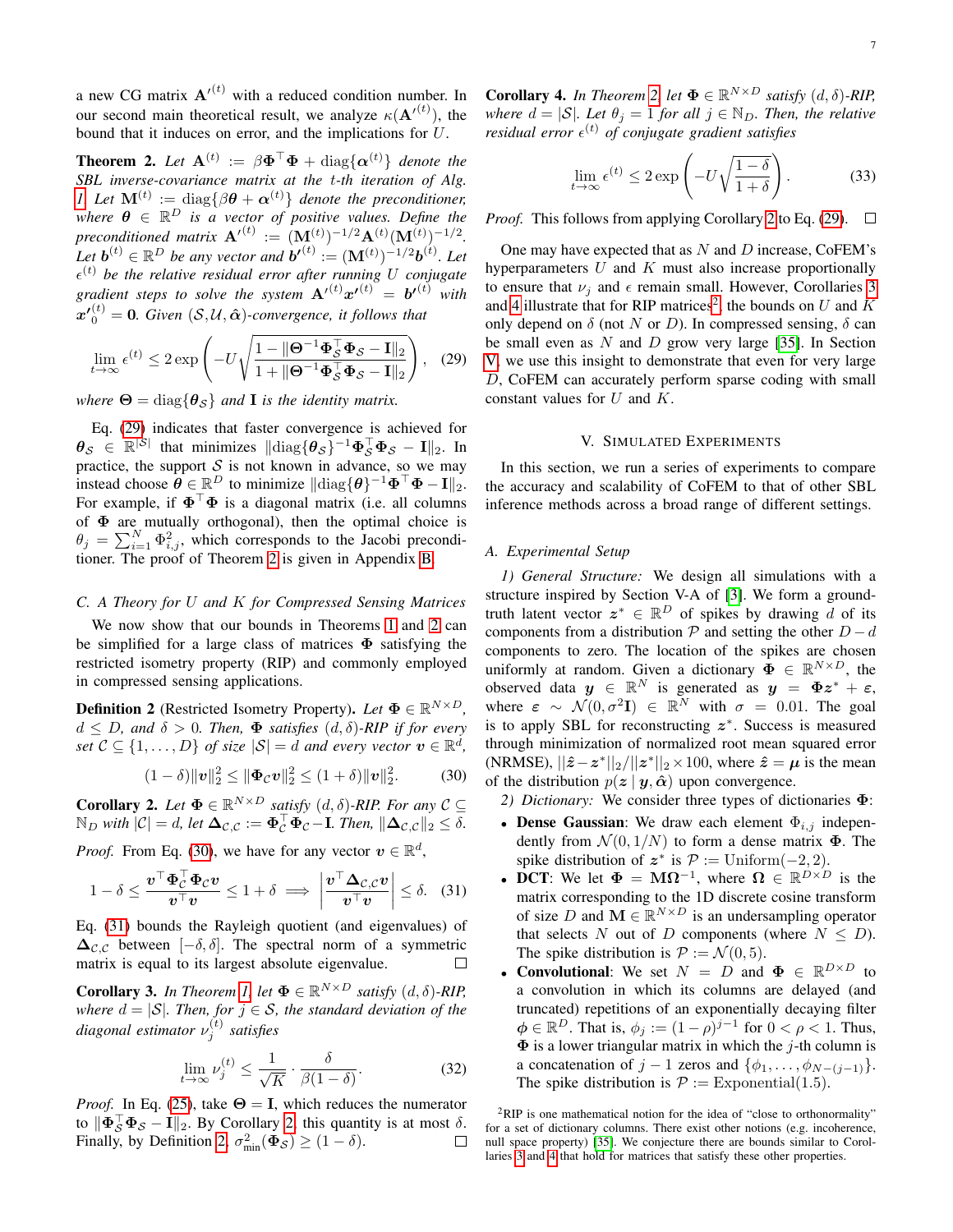

<span id="page-7-0"></span>Fig. 1. Comparing the accuracy of different SBL inference schemes. Each point represents the mean of 25 trials.

### *B. Accuracy Analysis*

For our first analysis, we fix  $D = 1024$  and evaluate the accuracy of various SBL inference schemes across different settings. We compare among EM/IRLS [\[2\]](#page-12-1), AMP [\[17\]](#page-12-16), VI [\[18\]](#page-12-17), Seq [\[19\]](#page-12-18), and CoFEM. Note that EM and IRLS always yield the same result; IRLS is just the Woodbury identity (Eq. [\(8\)](#page-1-7)) applied to EM. All EM-based methods (EM/IRLS, AMP, VI, CoFEM) are executed for  $T = 50$  iterations. AMP employs  $T_{\text{amp}} = 10$  inner loops. For CoFEM, Corollary [3](#page-6-7) tells us that we can keep the number of probes K very small since  $\delta \approx 0$ and  $\beta = 1/(0.01)^2 = 10{,}000$ . We use  $K = 20$  probe vectors, though we have found that even smaller values for  $K$  do not change the results. We employ  $U = 400$  maximum CG steps with early termination if the residual error drops below the threshold  $\epsilon_{\text{max}} = 10^{-4}$ . Results are displayed in Fig. [1.](#page-7-0)

*1) Performance vs. Sparsity:* In Fig. [1\(](#page-7-0)a), we consider the dense Gaussian dictionary with  $N = |D/4|$ , which is typical in a *compressed sensing* setting. Let the *sparsity factor*  $f \in [0, 1]$  determine the number of non-zero coefficients in the latent signal  $z^*$  as  $d = [f \cdot D]$ . We vary f and observe its impact on NRMSE. At low  $f$ , all algorithms perform well except VI. As f increases, EM/IRLS, AMP, and CoFEM exhibit the same decay in performance, while Seq decays more rapidly. In Fig. [1\(](#page-7-0)b), we consider the DCT dictionary with  $N = |D/3|$  measurements, again varying f. We see the same overall trend as in Fig. [1\(](#page-7-0)a). In Fig. [1\(](#page-7-0)c), we compare NRMSE versus sparsity level  $f$  for the convolutional dictionary. The decay rate is set to  $\rho = 0.04$ . EM/IRLS, Seq, and CoFEM have near-perfect NRMSE at all  $f$ . However, VI fails again due to its biased objective and AMP fails due to the convolutional dictionary not being zero-mean and sub-Gaussian.

*2) Performance vs. Undersampling:* In Fig. [1\(](#page-7-0)d), we revisit the Gaussian dictionary and fix  $f = 0.06$ . We vary the *undersampling rate*  $r > 0$ , where  $N = |D/r|$ . We see that EM/IRLS, AMP, and CoFEM have similar performance at all

 $r$ , while VI and Seq degrade more rapidly with increasing  $r$ . A similar trend is shown in Fig. [1\(](#page-7-0)e), in which we vary  $r$  for the DCT dictionary while fixing  $f = 0.12$ .

*3) Performance vs. Decay Rate:* Finally, in Fig. [1\(](#page-7-0)f), we consider the convolutional dictionary with fixed  $f = 0.2$  and vary the decay factor  $\rho$ . Smaller  $\rho$  leads to slower decay of the exponential filter, which increases the correlations between the columns of  $\Phi$ . We observe that EM/IRLS, Seq, and CoFEM are all robust to changes in  $\rho$ . The performance of VI is heavily correlated with  $\rho$ , while AMP diverges for all values of  $\rho$ .

CoFEM is the only algorithm that is as robust as EM/IRLS to changes in sparsity level, undersampling rate, and correlation between dictionary columns. We attribute this robustness to the fact that CoFEM performs an unbiased estimation of the posterior variances, regardless of the dictionary structure.

#### *C. Scalability Analysis*

We now analyze the scalability of CoFEM and other algorithms, by considering how computation time and memory requirements change as  $D$  is increased. In all settings, CoFEM has  $K = 20$  probes and  $U = 400$  maximum CG steps (with  $\epsilon_{\text{max}} = 10^{-4}$ ), regardless of D. The preconditioner employs  $\theta_j = 1$  for all j. Results are in Fig. [2.](#page-8-0)

*1) CoFEM vs. EM-based Algorithms:* We begin by comparing CoFEM against the other EM-based algorithms (EM, IRLS, AMP). In each setting, we run each EM-based algorithm for  $T = 30$  EM iterations, as this is sufficient to obtain low NRMSE (i.e.  $\langle 2\% \rangle$ ). VI is omitted because it is unable to reach this threshold in many cases, as illustrated by Fig. [1.](#page-7-0)

For our first setting (Fig. [2\(](#page-8-0)a)), we consider the dense Gaussian  $\Phi$  with  $D = 2^p$  for  $p = \{9, 10, \ldots, 15\}$ . For each D, we let  $N = |D/4|$  and  $d = |0.06D|$ . As D increases, we observe that CoFEM becomes faster than EM by an order of magnitude. CoFEM is slower than AMP and IRLS, yet the gap decreases for large D. This is because it takes  $\tau_D = O(DN)$ time to apply a dense  $\Phi$  to a vector, so CoFEM has the same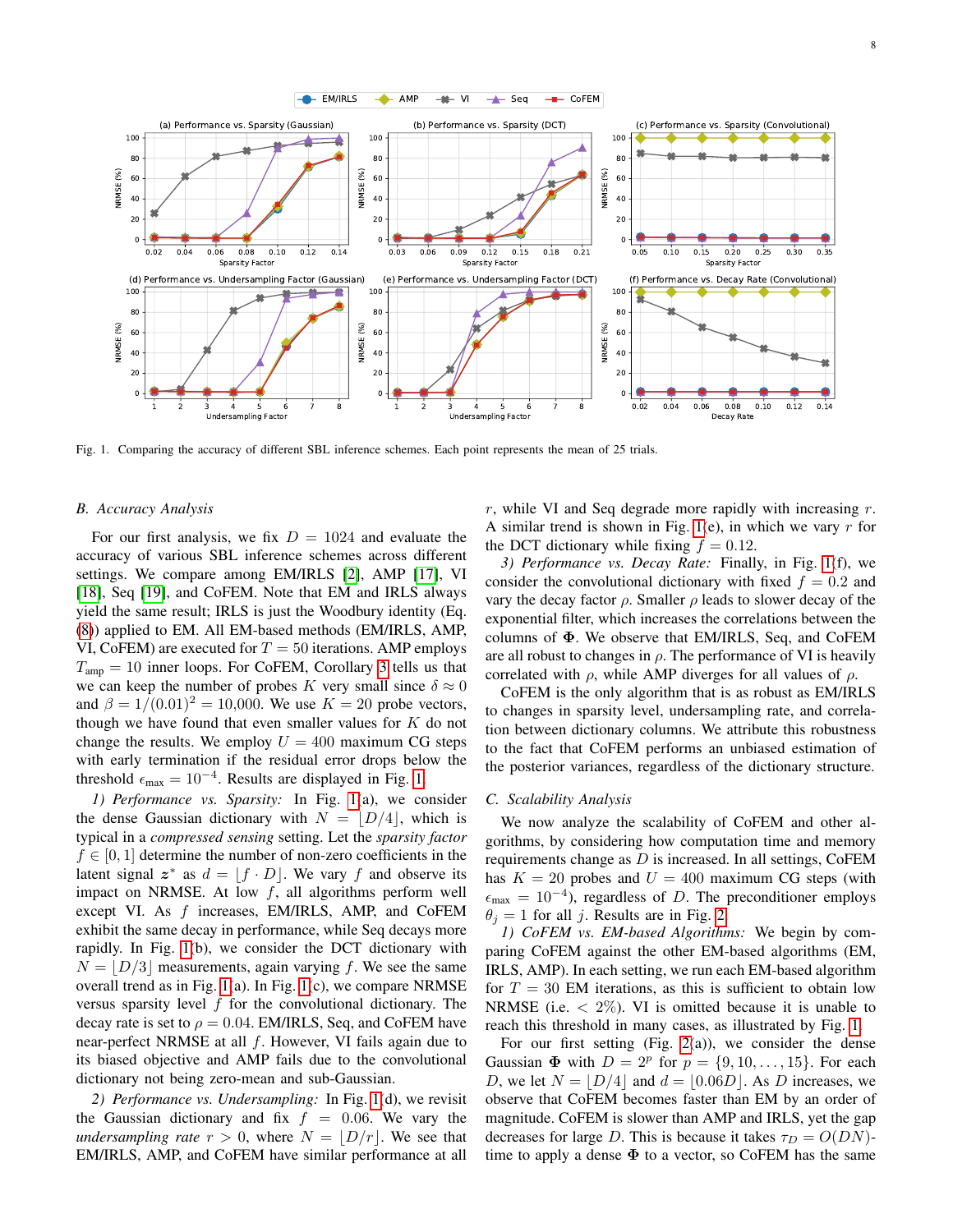

<span id="page-8-0"></span>Fig. 2. Comparing the scalability of different SBL inference schemes on log-log scales. Some lines omit points for high dimensions due to memory issues.

asymptotic complexity as AMP for the dense case (see Table [I\)](#page-4-2). Furthermore, due to its space-saving and parallelization-friendly design, CoFEM can exploit a GPU<sup>[3](#page-8-1)</sup> to be up to  $7\times$ faster than IRLS/AMP and  $100\times$  faster than EM.

Next, in Fig. [2\(](#page-8-0)b) and Fig. [2\(](#page-8-0)c), we repeat the experiment of increasing D for the two structured  $\Phi$  (DCT and convolutional). In both cases, there are fast algorithms for applying  $\Phi$ to an arbitrary vector in  $\tau_D = O(D \log D)$ -time. As a result, CoFEM is faster at high  $D$  than all other algorithms. In the DCT case, we let  $d = |0.12D|$  and  $N = |D/3|$  for all D. We observe that CoFEM can be faster than EM by up to  $360\times$ on the CPU and  $3800 \times$  on the GPU, reducing over two hours of computation for EM at  $D = 2^{15}$  to two seconds. In the convolutional case, we let  $d = \lfloor 0.2D \rfloor$ . For  $D = 2^{15}$ , EM and IRLS have memory issues due to the large  $N = D$ . AMP is unable to yield a sensible solution (see Fig. [1\(](#page-7-0)c)). In contrast, CoFEM (on both CPU and GPU) is accurate while being faster than EM/IRLS and not experiencing memory issues at high D.

*2) CoFEM vs. Seq:* Finally, we compare CoFEM to the sequential algorithm. Both of these algorithms have low space complexity (see Table [I\)](#page-4-2), preventing memory issues at very high D. Since CoFEM and Seq have different optimization procedures, we run both algorithms until they reach 2% NRMSE. We repeat the experimental settings from Fig. [2\(](#page-8-0)a)- (c) at higher dimensions  $D = 2^p$  for  $p = \{12, 13, ..., 18\}$ .

For the dense dictionary (Fig.  $2(d)$ )<sup>[4](#page-8-2)</sup>, we observe that Seq is faster than CoFEM on the CPU for low  $D$ , but the gap decreases for high D. On the GPU, CoFEM is faster than Seq at moderate D due to its greater ability to exploit parallelized hardware. For the two structured dictionaries (Fig. [2\(](#page-8-0)e) and [2\(](#page-8-0)f)), CoFEM is faster across all settings. We further observe that for many of the larger dimensions, Seq inevitably encoun-



<span id="page-8-3"></span>Fig. 3. Empirical insights into  $U$  and  $K$  based on theory of CoFEM.

ters memory issues as a covariance-based method. In contrast, CoFEM has no such issue due to its low space complexity. For example, at  $D = 2^{18}$ , CoFEM can leverage the GPU to be  $5000\times$  faster than Seq. In summary, CoFEM's ability to obviate covariance computation provides many advantages in terms of scalability over existing SBL inference schemes.

We emphasize that across all of our experiments,  $U$  and K are kept at small values despite substantially increasing  $D$ , demonstrating CoFEM's scalability at very high dimensions.

### *D. Empirical Insights from the Theory of CoFEM*

Finally, we give some insights into our theory for CoFEM's hyperparameters  $U$  and  $K$  (Section [IV\)](#page-4-0). We use the DCT dic-tionary setup of Section [V-A](#page-6-10) with  $N = |D/3|$  measurements.

In Fig. [3\(](#page-8-3)a), we let  $D = 1024$  and plot the relationship between  $(1)$  the number of probes K and  $(2)$  the maximum standard deviation  $\max_{j=1}^{D} \nu_j^{(T)}$  over all D coordinates of the diagonal estimator at iteration  $T = 50$  of CoFEM. We present a "theoretical" curve calculated using Theorem [1](#page-5-5) with  $\Theta =$ **I** and an "empirical" curve in which each  $\nu_j^{(T)}$  is estimated through the empirical standard deviation of  $1000$  Monte Carlo trials. Fig. [3\(](#page-8-3)a) shows that our theoretical bound (1) captures

<span id="page-8-2"></span><span id="page-8-1"></span><sup>3</sup>We use a 16-GB Nvidia T4 GPU and a 32-GB, 2.3 GHz Intel Xeon CPU. <sup>4</sup>We could not run  $D > 2^{16}$  for the dense case because there is not enough memory on our devices to store all the entries of  $\Phi$ .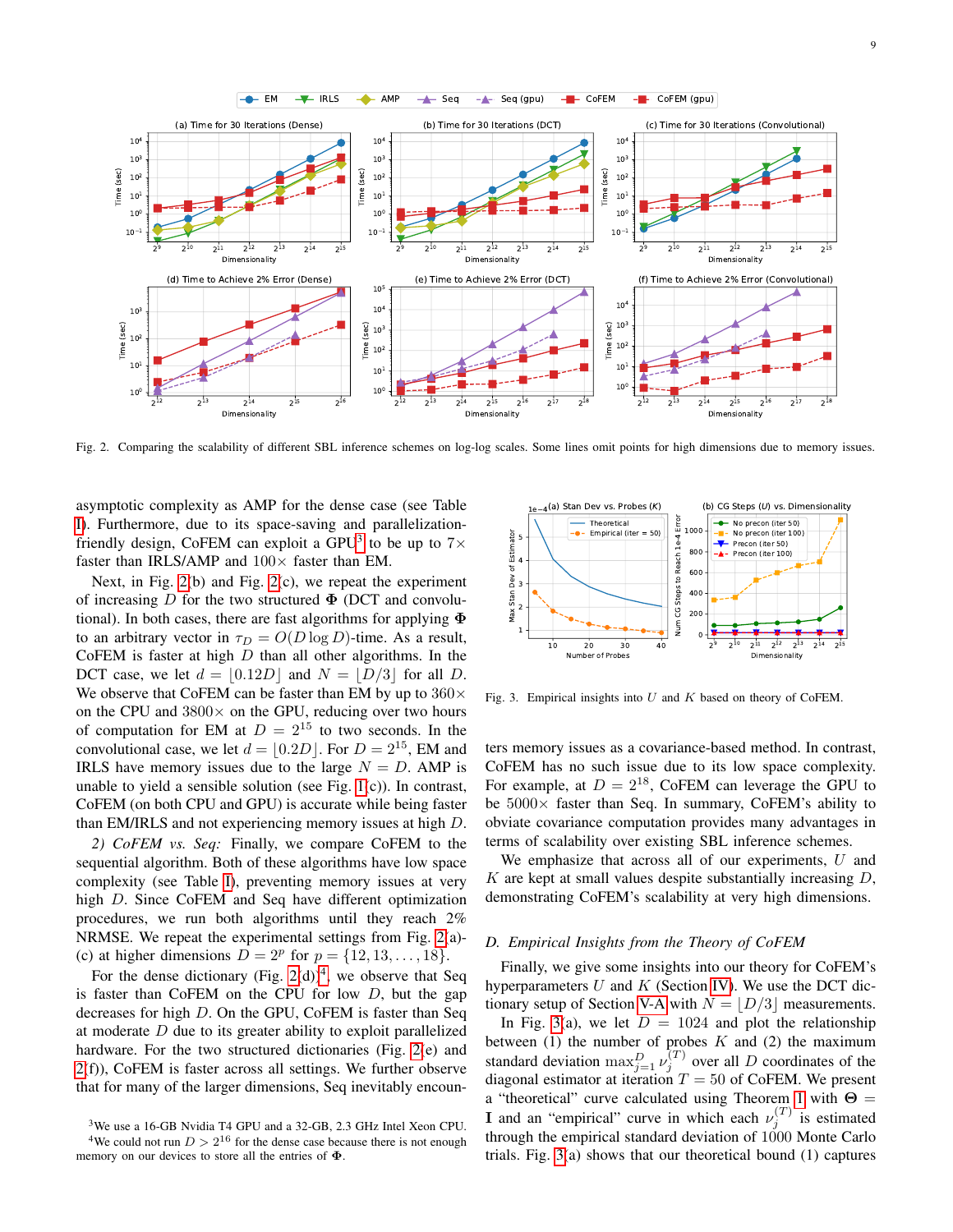

<span id="page-9-1"></span>Fig. 4. Results of running SBL-CoFEM for calcium imaging and comparison with FOOPSI.

the true decay of the standard deviation as a function of  $K$ and (2) accurately upperbounds the empirical curve after T *finite* iterations despite Theorem [1'](#page-5-5)s condition of  $T \to \infty$ .

In Fig. 3(b), we consider different orders of magnitude for  $D$  and plot the number of CG steps  $U$  needed to achieve small error  $\epsilon_{\text{max}} = 10^{-4}$  at the  $T = 50$ -th and  $T = 100$ -th iterations of CoFEM. We explore the impact of our diagonal preconditioner (Section [III-C\)](#page-3-1) on U. The figure reveals that our theoretical insights from Section [IV-B](#page-5-1) and Theorem [2](#page-6-2) hold in practice: (1) when there is no preconditioner and  $\epsilon_{\text{max}}$  is fixed,  $U$  needs to grow substantially with increasing iterations  $T$  and/or dimensionality  $D$ , yet  $(2)$  when a preconditioner is used,  $U$  can be small and constant for large  $T$  and large  $D$ .

#### VI. REAL-DATA EXPERIMENTS

<span id="page-9-0"></span>We now demonstrate the utility of CoFEM for two real data applications – calcium deconvolution and MRI reconstruction.

#### *A. Calcium Deconvolution*

Calcium imaging is a widely used tool in neuroscience for monitoring the electrical activity of neurons [\[36\]](#page-12-34). It is a method for indirectly observing the spiking activity of a neuron through a fluorescence trace  $y \in \mathbb{R}^D$ , approximated as the convolution of an intrinsically sparse spiking pattern  $z^* \in \mathbb{R}^D$  with a decaying calcium response  $\phi \in \mathbb{R}^D$ . In calcium deconvolution, we aim to recover  $z^*$  from y and  $\phi$ .

*1) SBL Model:* We can cast calcium deconvolution as a SBL problem with a dictionary  $\Phi \in \mathbb{R}^{D \times D}$  consisting of delayed (and truncated) versions of  $\phi$  as its columns, similar to the setting in Section [V-A2.](#page-6-11) The data is then assumed to be generated as  $y = \Phi z^* + \varepsilon$ , where each  $\varepsilon_i \sim \mathcal{N}(0, 1/\beta)$ . Since z ∗ for calcium deconvolution is a non-negative vector, we employ SBL with *non-negativity constraints* (Section [III-E2\)](#page-4-6).

*2) Spike Inference:* We use the CoFEM inference algorithm adapted for non-negativity constraints. Since  $\Phi$  represents a discrete-time convolution, we can efficiently apply  $\Phi$  to any vector  $v$  through fast Fourier transforms and an elementwise product. Non-negative SBL yields a rectified Gaussian posterior  $p(z | y, \hat{\alpha})$  over the latent spikes z. To obtain a point estimate  $\hat{z}$ , we find a *filtered mode*. Specifically, we first filter z by selecting components  $z_i$  that are highly likely to be non-zero, i.e.  $z_j$  such that  $p(z_j = 0 | y, \hat{\boldsymbol{\alpha}}) < q$ , where  $q$  is some small percentile (e.g. 0.05, 0.01). This query is possible only because SBL models uncertainty in z. Setting the unselected components of  $z$  to zero, we then find the most likely values for all selected  $z_i$ 's according to the posterior, resulting in  $\hat{z}$ . More details can be found in Appendix [C-1.](#page-11-2) This is analogous to thresholding heuristics commonly used by  $\ell_1$ -based sparse coding algorithms [\[37\]](#page-12-35). However, unlike those value-based strategies, the percentile filtering for SBL is value-agnostic and instead operates on the learned posterior.

*3) Data and Hyperparameters:* We apply SBL to five fluoresence traces from the GENIE dataset [\[38\]](#page-12-36). Each  $y$ contains data at a sampling rate of  $\nu = 60$  Hz for a total of  $D = 14,400$  time points, which is a high-dimensional problem. The response  $\phi$  has  $\phi_i = (1 - \psi)^{i-1}$  for  $\psi =$  $1/(\nu \times 0.7) = 0.0238$ , a widely-used value for the calcium indicator GCaMP6f. CoFEM employs  $T = 20$ ,  $K = 20$  and  $U = 400$ . The noise precision  $\beta$  is estimated from y through a Fourier domain procedure, as described in [\[39\]](#page-12-37). To obtain  $\hat{z}$ , we use a filter percentile of  $q = 0.05$ .

*4) Results:* To evaluate  $\hat{z}$ , we employ the following standard practice [\[39\]](#page-12-37): The GENIE dataset has ground-truth times for neural spikes. Let  $z^* \in \mathbb{R}^D$  be a zero-one vector indicating when true spiking occurred. For bin length  $b$ , we reduce  $z^*$ and  $\hat{z}$  to vectors  $c^*$  and  $\hat{c}$  of length  $\lceil D/b \rceil$  by summing across windows of  $b$  consecutive components. We then compute the Pearson correlation coefficient  $\rho_b$  between  $c^*$  and  $\hat{c}$ . A high value for  $\rho_b$  indicates agreement between  $\hat{z}$  and  $z^*$ .

Fig. [4\(](#page-9-1)a) plots sample SBL-CoFEM outputs and compares its inferred spike times with the ground truth. Fig. [4\(](#page-9-1)b) shows an averaged curve over the five traces of  $\rho_b$  versus b at various bin lengths  $b \in \{10, 20, 30, 40, 50, 60\}$  for SBL-CoFEM and a popular  $\ell_1$ -based method called FOOPSI [\[40\]](#page-12-38). The figure shows that SBL-CoFEM outperforms FOOPSI, with the gap growing for larger bin sizes b.

#### *B. Multi-Contrast MRI Reconstruction*

Magnetic resonance imaging (MRI) is one of the dominant modalities for imaging the human body [\[41\]](#page-12-39). The standard data acquisition practice samples a set of points (called "k-space")  $k \in \mathbb{C}^N$  from the two-dimensional Fourier transform (2DFT)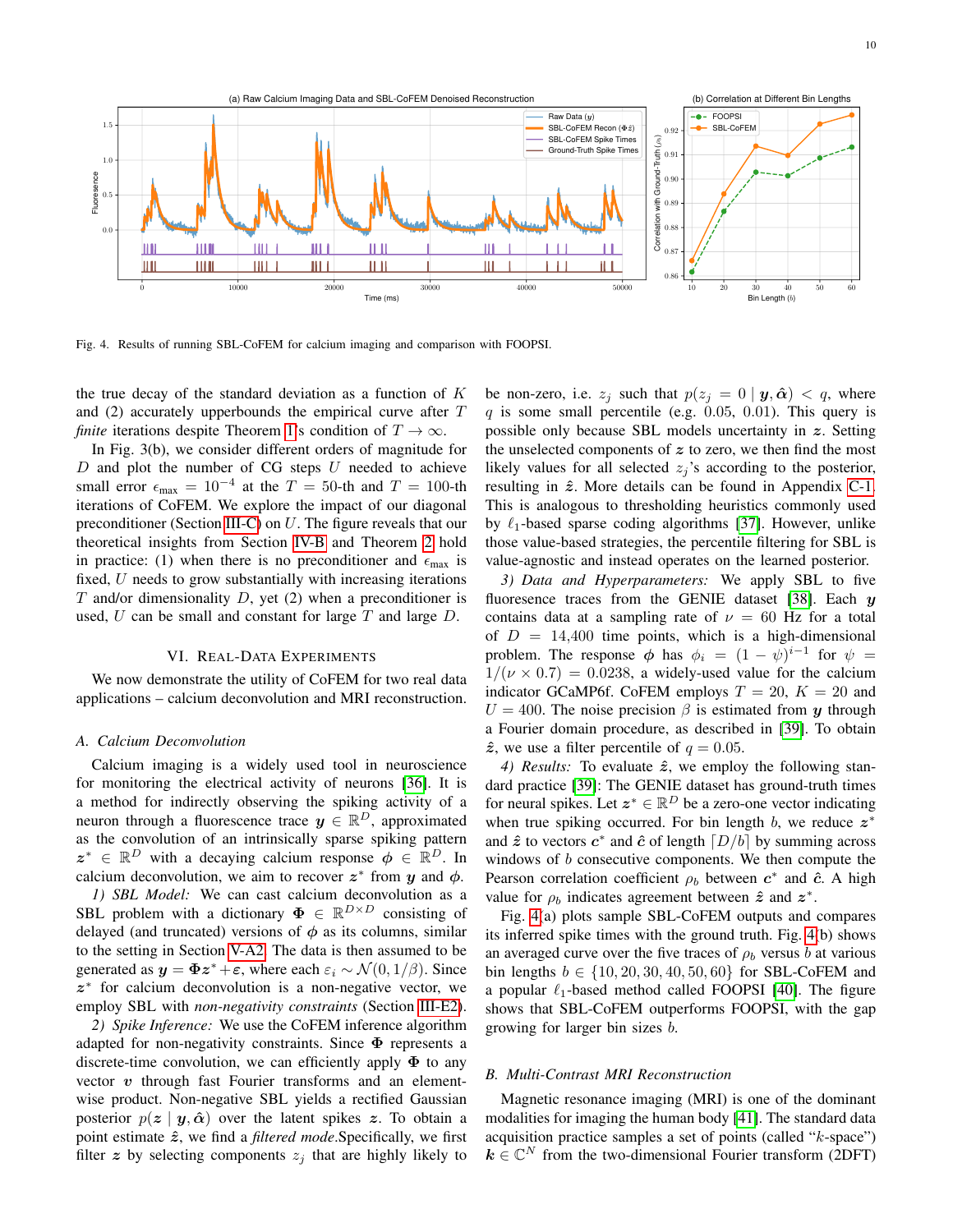

<span id="page-10-1"></span>Fig. 5. Undersampling k-space masks and SBL-CoFEM reconstrutions for the SRI24 atlas. Error maps are scaled by  $15\times$  to aid visualization.

of the image  $x \in \mathbb{R}^{D}$ .<sup>[5](#page-10-0)</sup> In practice, one may aim to collect  $N < D$  points to reduce the amount of time a patient needs to remain in the scanner. However, doing so leads to an ill-posed inverse problem  $\mathbf{M} \mathbf{F} \mathbf{x} = \mathbf{k}$  for  $\mathbf{x}$ , where  $\mathbf{F} \in \mathbb{C}^{D \times D}$  is the 2DFT and  $\mathbf{M} \in \mathbb{R}^{N \times D}$  is an undersampling operator. Thus, compressed sensing strategies often exploit the sparsity of  $x$ with respect to some transform for accurate reconstruction.

In *multi-contrast* MRI reconstruction, there are L images  $x_1, \ldots, x_L$  of an object that one wishes to recover from corresponding undersampled k-space measurements  $k_1, \ldots, k_L$ . Bilgic et al. [\[6\]](#page-12-4) showed that SBL with *multi-task learning* (Section [III-E1\)](#page-4-7) achieves successful joint recovery of the multiple images. They outperformed  $\ell_1$ -based methods by exploiting common sparsity patterns among the horizontal/vertical image gradients (i.e. row-wise/column-wise finite differences) of  $x_1, x_2, \ldots, x_L$ . However, the main drawback is the computation time for reconstruction, which is many times slower than  $\ell_1$  methods. We demonstrate how CoFEM can accelerate this method while maintaining its superior performance.

*1) SBL Model and Inference:* For each contrast  $\ell$ , let  $\Phi_{\ell} = M_{\ell}F$  denote the  $\ell$ -th undersampled 2DFT operator with undersampling mask  $M_\ell$ . The task is to infer the sparse latent vector  $\hat{z}_{\ell}^{\text{horz}} = \partial^{\text{horz}} x_{\ell} \in \mathbb{R}^{D}$ , where  $\partial^{\text{horz}}$  denotes the horizontal image gradient operator. Note that  $\partial^{\text{horz}}$  is a convolution, implying that it corresponds to a diagonal matrix  $\Delta^{horz}$  in the Fourier domain. Let the observed data be

TABLE II RESULTS ON MULTI-CONTRAST MRI RECONSTRUCTION

<span id="page-10-2"></span>

| Algorithm | <b>NRMSE</b> | <b>Computation Time</b>          |
|-----------|--------------|----------------------------------|
| SparseMRI | $5.4\%$      | $22.3 \text{ min}$               |
| SBL-Seq   | $3.4\%$      | $89.9$ min                       |
| SBL-CoFEM | 2.9%         | $2.5$ min (CPU), $0.2$ min (GPU) |

 $y_{\ell}^{\text{horz}} = M_{\ell} \Delta^{\text{horz}} M_{\ell}^{\top} k_{\ell}$  for all  $\ell$ . We impose a multi-task SBL model on  $(z_\ell^{\text{horz}}, y_\ell^{\text{horz}}, \Phi_\ell)$ , as per Eq. [\(16\)](#page-4-8). We use a shared  $\alpha$ <sup>horz</sup> to ensure that we will learn grouped sparsity patterns among  $\{z_{\ell}^{\text{horz}}\}_{\ell=1}^{L}$ . The same procedure is repeated for  $z_{\ell}^{\text{vert}}$ based on the operator  $\partial^{\text{vert}}$ . Further details are in [\[6\]](#page-12-4).

We employ CoFEM for multi-task SBL (Section [III-E1\)](#page-4-7) to recover  $p(z_{\ell}^{\text{horz}} | y_{\ell}^{\text{horz}}, \hat{\alpha}^{\text{horz}})$  and  $p(z_{\ell}^{\text{vert}} | y_{\ell}^{\text{vert}}, \hat{\alpha}^{\text{vert}})$  for all  $\ell$ . The reconstructed image  $\hat{x}_\ell$  are computed from these posterior distributions. More details are given in Appendix [D-1.](#page-11-3)

*2) Data and Hyperparameters:* We consider the SRI24 atlas [\[42\]](#page-12-40), a set of  $L = 3$  MRI contrasts with dimensions  $200 \times 200$  for a total of  $D = 40,000$  pixels. For each image  $x_{\ell}^*$ , we undersample its 2DFT by a factor of four in the horizontal dimension, observing  $N = 10,000$  points to form  $k_{\ell}$ . The mask  $M_\ell$  is randomly determined according to a power rule favoring the center of  $k$ -space [\[43\]](#page-12-41). For CoFEM, we have  $T = 15, \beta = 10^6, K = 8, \epsilon_{\text{max}} = 10^{-5}$  and  $U = 200$ . The algorithm is not sensitive to variations in these values.

3) Results: Fig. [5](#page-10-1) provides images of the masks  $M_\ell$ and SBL-CoFEM's reconstructions  $\hat{x}_\ell$ . Success is measured through NRMSE between the vectorized forms of  $\hat{x} \in \mathbb{R}^{D \cdot L}$ and  $x^* \in \mathbb{R}^{D \cdot L}$ . Table [II](#page-10-2) compares SBL-CoFEM against SparseMRI ( $\ell_1$ -based compressed sensing [\[43\]](#page-12-41)) and SBL-Seq (SBL with sequential algorithm [\[6\]](#page-12-4)). Although SBL-Seq has lower NRMSE than SparseMRI, it requires high computation time. In contrast, SBL-CoFEM attains the lowest error and can exploit the GPU to be  $450\times$  faster than SBL-Seq.

Finally, the bottom half of Fig. [5](#page-10-1) displays error maps of absolute differences between  $\hat{x}_\ell$  and  $x^*_\ell$ , along with *variance maps* for each image. Each variance map captures the model's confidence over different areas of its reconstruction; pixels with high variance indicate more potential to deviate from the point estimate  $\hat{x}_\ell$ . SBL can create variance maps because it models uncertainty; non-Bayesian methods that do not model uncertainty (e.g.  $\ell_1$  methods) cannot generate these maps. Appendix [D-2](#page-12-42) explains how SBL-CoFEM can generate these variance maps using the diagonal estimation rule. The variance maps bear similarity to the ground-truth error maps, suggesting that SBL-CoFEM can predict its errors in reconstruction.

#### VII. CONCLUSION

We developed covariance-free expectation-maximization (CoFEM) to accelerate sparse Bayesian learning (SBL). By solving linear systems to circumvent matrix inversion, CoFEM exhibits superior time-efficiency and space-efficiency over existing SBL inference schemes, especially when the dictionary Φ admits fast matrix-vector multiplication. We theoretically analyzed CoFEM's hyperparameters, such as the number of linear systems and number of solver steps, showing that they can remain small even at high dimensions. Coupled with GPU

<span id="page-10-0"></span><sup>5</sup>Though MRIs are generally complex-valued, the data we use here are real-valued. See [\[6\]](#page-12-4) for how to generalize SBL to the complex case.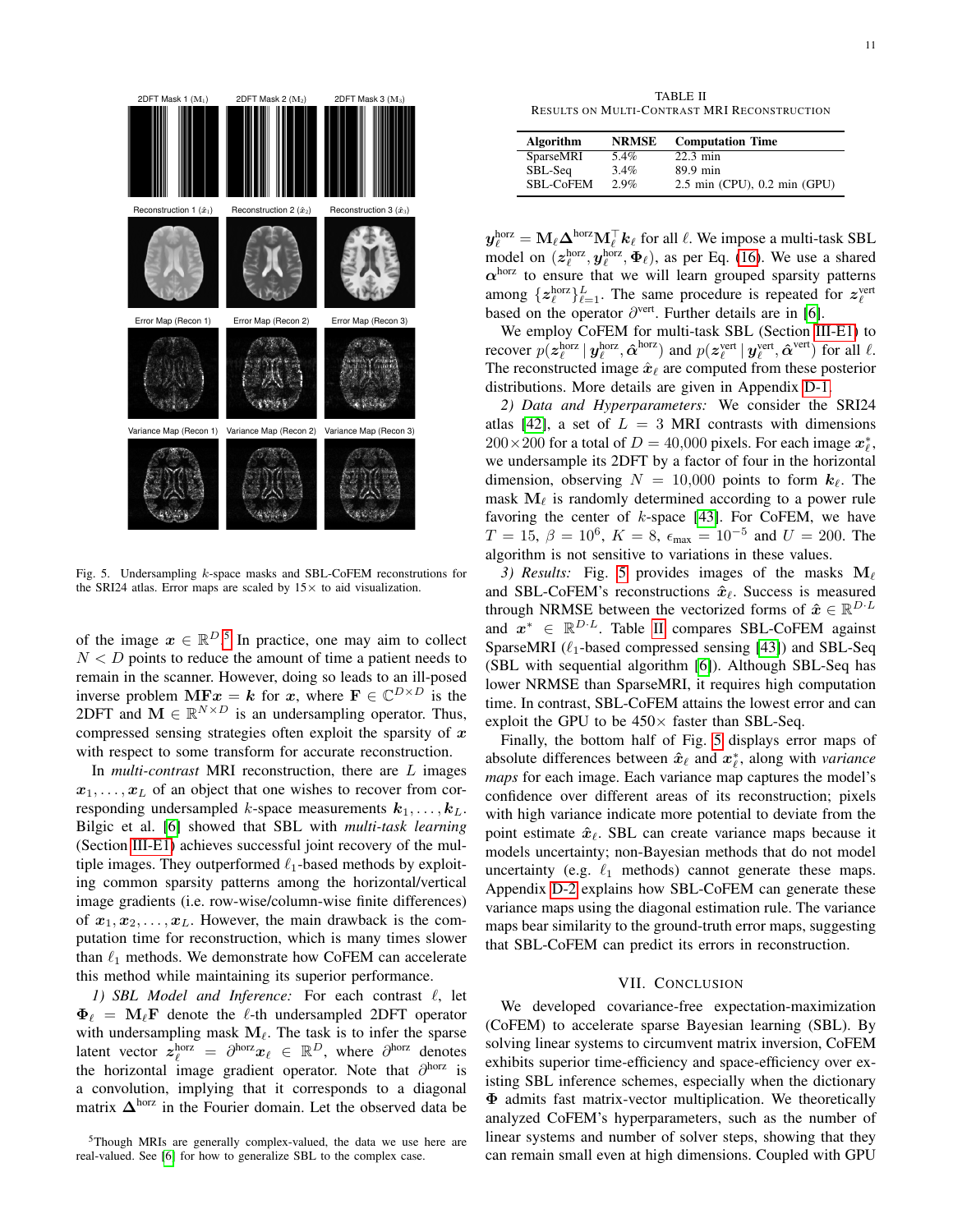acceleration, CoFEM can be up to thousands of times faster than other SBL methods without sacrificing sparse coding accuracy. Finally, we used CoFEM for real-data applications, showing that it can adapt to multi-task learning and nonnegativity constraints, while enabling SBL to be competitive with non-Bayesian methods in accuracy and scalability.

# <span id="page-11-0"></span>APPENDIX A PROOF OF THEOREM [1](#page-5-5)

*Proof.* We begin by characterizing  $\hat{\Sigma} := \lim_{t \to \infty} \Sigma^{(t)}$ . By the block matrix inversion formula [\[44\]](#page-12-43), any symmetric positive definite matrix with diagonal blocks  $X, Z$  and off-diagonal block Y and can be inverted as

$$
\begin{bmatrix} \mathbf{X} & \mathbf{Y} \\ \mathbf{Y}^{\top} & \mathbf{Z} \end{bmatrix}^{-1} = \begin{bmatrix} \mathbf{X}^{-1} + \mathbf{X}^{-1} \mathbf{Y} \mathbf{W} \mathbf{Y}^{\top} \mathbf{X}^{-1} & -\mathbf{X}^{-1} \mathbf{Y} \mathbf{W} \\ -\mathbf{W} \mathbf{Y}^{\top} \mathbf{X}^{-1} & \mathbf{W} \end{bmatrix}, (34)
$$

where  $\mathbf{W} := (\mathbf{Z} - \mathbf{Y}^{\top} \mathbf{X}^{-1} \mathbf{Y})^{-1}$  is the inverse Schur complement. We apply Eq. [\(34\)](#page-11-4) to  $\Sigma^{(t)}$ , with  $\mathbf{X} := \beta \mathbf{\Phi}_S^{\top} \mathbf{\Phi}_S +$  $\text{diag}\{\boldsymbol{\alpha}^{(t)}_{\mathcal{S}}\}, \, \boldsymbol{\mathrm{Y}} := \beta \boldsymbol{\Phi}_{\mathcal{S}}^{\top} \boldsymbol{\Phi}_{\mathcal{U}} \text{, and } \boldsymbol{\mathrm{Z}} := \beta \boldsymbol{\Phi}_{\mathcal{U}}^{\top} \boldsymbol{\Phi}_{\mathcal{U}} + \text{diag}\{\boldsymbol{\alpha}^{(t)}_{\mathcal{U}}\}.$ As  $t \to \infty$ , we have  $\alpha_j^{(t)} \to \infty$  for  $j \in \mathcal{U}$ , which forces  $W \rightarrow 0$ , where 0 is the zero-matrix. Then, by Eq. [\(34\)](#page-11-4),

$$
\hat{\Sigma} = \lim_{t \to \infty} \Sigma^{(t)} = \begin{bmatrix} (\beta \Phi_S^{\top} \Phi_S + \text{diag}\{\hat{\alpha}_S\})^{-1} & 0\\ 0 & 0 \end{bmatrix}.
$$
 (35)

Eq. [\(24\)](#page-5-11) follows from applying Eq. [\(35\)](#page-11-5) to Lemma [1](#page-5-4) for  $j \in \mathcal{U}$ ; since all rows of  $\hat{\Sigma}$  that correspond to  $\mathcal{U}$  are zero, the estimator's standard deviation must also converge to zero.

We now prove Eq. [\(25\)](#page-5-10) for an active index  $j \in S$ . Let  $\psi_i > 0$  be any positive real number. Using Lemma [1](#page-5-4) and Eq. [\(35\)](#page-11-5), we can bound  $\hat{\nu}_j := \lim_{t \to \infty} \nu_j^{(t)}$  with

$$
\hat{\nu}_j = \sqrt{\frac{1}{K} \sum_{j' \in \mathcal{T}_j} \hat{\Sigma}_{j,j'}^2} \le \frac{1}{\sqrt{K}} \sqrt{(\hat{\Sigma}_{j,j} - \psi_j)^2 + \sum_{j' \in \mathcal{T}_j} \hat{\Sigma}_{j,j'}^2}, \tag{36}
$$

where  $\mathcal{T}_j := \mathcal{S} \setminus \{j\}$ . Let  $\Psi \in \mathbb{R}^{|\mathcal{S}| \times |\mathcal{S}|}$  be a diagonal matrix with  $\psi_j$  for all  $j \in S$  along its diagonal. Let  $e_j$  be the standard unit vector in  $\mathbb{R}^{|S|}$  corresponding to j. From Eq. [\(36\)](#page-11-6), we have

$$
\hat{\nu}_j \leq \frac{1}{\sqrt{K}} \| (\hat{\Sigma}_{\mathcal{S},\mathcal{S}} - \Psi) e_j \|_2
$$
\n
$$
\leq \frac{1}{\sqrt{K}} \| \hat{\Sigma}_{\mathcal{S},\mathcal{S}} - \Psi \|_2 = \frac{1}{\sqrt{K}} \| \Psi (\hat{\Sigma}_{\mathcal{S},\mathcal{S}}^{-1} - \Psi^{-1}) \hat{\Sigma}_{\mathcal{S},\mathcal{S}} \|_2
$$
\n
$$
\leq \frac{1}{\sqrt{K}} \| \Psi (\hat{\Sigma}_{\mathcal{S},\mathcal{S}}^{-1} - \Psi^{-1}) \|_2 \| \hat{\Sigma}_{\mathcal{S},\mathcal{S}} \|_2
$$
\n
$$
= \frac{1}{\sqrt{K}} \| \Psi (\beta \Phi_{\mathcal{S}}^{\top} \Phi_{\mathcal{S}} + \text{diag} \{ \hat{\alpha}_{\mathcal{S}} \} - \Psi^{-1}) \|_2 \| \hat{\Sigma}_{\mathcal{S},\mathcal{S}} \|_2, (37)
$$

where the last step uses Eq. [\(35\)](#page-11-5) to expand  $\hat{\Sigma}_{S,\zeta}^{-1}$  $\bar{\mathcal{S},\mathcal{S}}$ .

We now perform a change-of-variables: Let  $\Theta \in \mathbb{R}^{|S| \times |S|}$ be any diagonal matrix of positive diagonal values. We define  $\Psi := (\beta \Theta + \text{diag} \{ \hat{\alpha}_{\mathcal{S}} \} )^{-1}$  and re-write Eq. [\(37\)](#page-11-7) as

$$
\hat{\nu}_j \leq \frac{1}{\sqrt{K}} \| (\beta \mathbf{\Theta} + \text{diag} \{ \hat{\boldsymbol{\alpha}}_{\mathcal{S}} \})^{-1} (\beta \mathbf{\Phi}_{\mathcal{S}}^\top \mathbf{\Phi}_{\mathcal{S}} - \beta \mathbf{\Theta}) \|_2 \| \hat{\boldsymbol{\Sigma}}_{\mathcal{S},\mathcal{S}} \|_2 \n\leq \frac{1}{\sqrt{K}} \| (\beta \mathbf{\Theta})^{-1} (\beta \mathbf{\Phi}_{\mathcal{S}}^\top \mathbf{\Phi}_{\mathcal{S}} - \beta \mathbf{\Theta}) \|_2 \| \hat{\boldsymbol{\Sigma}}_{\mathcal{S},\mathcal{S}} \|_2 \n= \frac{1}{\sqrt{K}} \| \mathbf{\Theta}^{-1} \mathbf{\Phi}_{\mathcal{S}}^\top \mathbf{\Phi}_{\mathcal{S}} - \mathbf{I} \|_2 \| \hat{\boldsymbol{\Sigma}}_{\mathcal{S},\mathcal{S}} \|_2.
$$
\n(38)

Finally, we can bound the last term of Eq. [\(38\)](#page-11-8) with

$$
\|\hat{\Sigma}_{\mathcal{S},\mathcal{S}}\|_2 = \frac{1}{\lambda_{\min}(\hat{\Sigma}_{\mathcal{S},\mathcal{S}}^{-1})} \le \frac{1}{\beta \cdot \lambda_{\min}(\boldsymbol{\Phi}_{\mathcal{S}}^{\top} \boldsymbol{\Phi}_{\mathcal{S}})},\qquad(39)
$$

where we use the fact that the singular values coincide with the eigenvalues for a symmetric positive definite matrix.  $\Box$ 

# <span id="page-11-9"></span><span id="page-11-1"></span>APPENDIX B PROOF OF THEOREM [2](#page-6-2)

*Proof.* The statement follows from Eq. [\(27\)](#page-5-12) and showing that  $\hat{\kappa} := \lim_{t \to \infty} \kappa(\mathbf{A}^{(t)}) \leq (1 + \xi)/(1 - \xi)$ , where  $\xi := \|\mathbf{\Theta}^{-1}\mathbf{\Phi}_{\mathcal{S}}^{\top}\mathbf{\Phi}_{\mathcal{S}} - \mathbf{I}\|.$  Let  $\mathbf{\Delta} := \beta\mathbf{\Phi}^{\top}\mathbf{\Phi} - \text{diag}\{\beta\mathbf{\theta}\}.$  Then,  ${\bf A}^{(t)} ={\bf M}^{(t)} + {\bf \Delta} \implies {\bf A'}^{(t)} ={\bf I} + ({\bf M}^{(t)})^{-\frac{1}{2}}{\bf \Delta}({\bf M}^{(t)})^{-\frac{1}{2}}$  $\Rightarrow \hat{\mathbf{A}}' := \lim_{t \to \infty} {\mathbf{A}}'^{(t)} = \mathbf{I} + \begin{bmatrix} \hat{\mathbf{M}}_{\mathcal{S}, \mathcal{S}}^{-\frac{1}{2}} \mathbf{\Delta}_{\mathcal{S}, \mathcal{S}} \hat{\mathbf{M}}_{\mathcal{S}, \mathcal{S}}^{-\frac{1}{2}} & \mathbf{0} \\ \mathbf{0} & \mathbf{0} \end{bmatrix}, (40)$ 

where  $\hat{\mathbf{M}} := \text{diag}\{\beta \boldsymbol{\theta} + \hat{\boldsymbol{\alpha}}\}.$ 

<span id="page-11-4"></span>Our goal is to bound  $\hat{\kappa} = \lambda_{\max}(\hat{\mathbf{A}}')/\lambda_{\min}(\hat{\mathbf{A}}')$ . Eq. [\(40\)](#page-11-9) shows that if  $\eta$  is an eigenvalue of  $\hat{M}_{S,S}^{-1/2}\Delta_{S,S}\hat{M}_{S,S}^{-1/2}$ , then  $1+\eta$  is an eigenvalue of  $\hat{A}'$ . This reduces our task to bounding  $\eta$ . A matrix  $\mathbf{X} \in \mathbb{R}^{D \times D}$  is similar to another matrix  $\mathbf{Y} \in$  $\mathbb{R}^{D\times D}$  if there exists an invertible matrix  $\mathbf{Z} \in \mathbb{R}^{D\times D}$  such that  $Y = Z^{-1}XZ$ , and this further implies that X and Y have the same eigenvalues [\[44\]](#page-12-43). Since  $\mathbf{X} := \hat{\mathbf{M}}_{\mathcal{S},\mathcal{S}}^{-1/2} \Delta_{\mathcal{S},\mathcal{S}} \hat{\mathbf{M}}_{\mathcal{S},\mathcal{S}}^{-1/2}$ is similar to  $\mathbf{Y} := \hat{\mathbf{M}}_{\mathcal{S},\mathcal{S}}^{-1}\mathbf{\Delta}_{\mathcal{S},\mathcal{S}}$  for  $\mathbf{Z} := \hat{\mathbf{M}}_{\mathcal{S},\mathcal{S}}^{1/2}$  $\mathcal{S}_{\mathcal{S}}^{1/2}$ , it follows that  $\eta$  is also an eigenvalue of Y. The absolute eigenvalues of a matrix cannot exceed its spectral norm, implying

<span id="page-11-5"></span>
$$
|\eta| \le ||\hat{\mathbf{M}}_{\mathcal{S},\mathcal{S}}^{-1} \mathbf{\Delta}_{\mathcal{S},\mathcal{S}}||_2 = ||\hat{\mathbf{M}}_{\mathcal{S},\mathcal{S}}^{-1} (\beta \mathbf{\Phi}_{\mathcal{S}}^{\top} \mathbf{\Phi}_{\mathcal{S}} - \beta \mathbf{\Theta})||_2
$$
  
\$\le ||(\beta \mathbf{\Theta})^{-1} (\beta \mathbf{\Phi}\_{\mathcal{S}}^{\top} \mathbf{\Phi}\_{\mathcal{S}} - \beta \mathbf{\Theta})||\_2 = ||\mathbf{\Theta}^{-1} \mathbf{\Phi}\_{\mathcal{S}}^{\top} \mathbf{\Phi}\_{\mathcal{S}} - \mathbf{I}||\_2. (41)\$

It follows that  $\lambda_{\max}(\hat{\mathbf{A}}') \leq 1 + ||\mathbf{\Theta}^{-1} \mathbf{\Phi}_{\mathcal{S}}^{\top} \mathbf{\Phi}_{\mathcal{S}} - \mathbf{I}||_2$  and  $\lambda_{\min}(\hat{\mathbf{A}}') \geq 1 - ||\mathbf{\Theta}^{-1} \mathbf{\Phi}_{\mathcal{S}}^{\top} \mathbf{\Phi}_{\mathcal{S}} - \mathbf{I}||_2$ , which bounds  $\kappa(\hat{\mathbf{A}}')$ .

#### <span id="page-11-10"></span>APPENDIX C

# DETAILS OF SBL FOR CALCIUM DECONVOLUTION

<span id="page-11-6"></span><span id="page-11-2"></span>*1) Filtered Mode:* Let  $S \subseteq \{1, 2, ..., D\}$  be the set of selected indices after percentile filtering of  $p(z | y, \hat{\alpha})$  recovered by CoFEM. Let  $\Phi_{\mathcal{S}} \in \mathbb{R}^{N \times |\mathcal{S}|}$  denote the sub-matrix of  $\Phi$  composed of the columns corresponding to  $S$ . Then, the *filtered mode* is the solution to the following problem:

$$
\hat{\mathbf{u}} = \arg\min_{\mathbf{u} \ge \mathbf{0} \in \mathbb{R}^{|S|}} ||\mathbf{y} - \mathbf{\Phi}_{\mathcal{S}} \mathbf{u}||_2^2 + \sum_{j \in S} (\hat{\alpha}_j/\beta) u_j^2, \qquad (42)
$$

<span id="page-11-7"></span>which can be obtained using non-negative least-squares solvers. Solving Eq. [\(42\)](#page-11-10) is fast in practice, because it is a low-dimensional problem (i.e.  $|S| \ll D$ ). Our point estimate solution is  $\hat{z}$ , where  $\hat{z}_j = u_j$  for  $j \in S$  and  $\hat{z}_j = 0$  for  $j \notin S$ .

#### <span id="page-11-11"></span>APPENDIX D

#### DETAILS OF SBL FOR MRI RECONSTRUCTION

<span id="page-11-3"></span>*1) Final Reconstruction:* Let  $\mu_{\ell}^{\text{horz}}$  and  $\mu_{\ell}^{\text{vert}}$  denote the respective means of  $p(\mathbf{z}_{\ell}^{\text{horz}} | \mathbf{y}_{\ell}^{\text{horz}}, \hat{\boldsymbol{\alpha}}^{\text{horz}})$  and  $p(\mathbf{z}_{\ell}^{\text{vert}} | \mathbf{y}_{\ell}^{\text{vert}}, \hat{\boldsymbol{\alpha}}^{\text{vert}})$ . These quantities are combined through solving a constrained least-squares problem to yield a final reconstruction  $\hat{x}_i$ :

<span id="page-11-8"></span>
$$
\hat{\boldsymbol{x}}_{\ell} = \arg\min_{\boldsymbol{x}_{\ell}} \|\partial^{\text{horz}} \boldsymbol{x}_{\ell} - \boldsymbol{\mu}_{\ell}^{\text{horz}}\|_{2}^{2} + \|\partial^{\text{vert}} \boldsymbol{x}_{\ell} - \boldsymbol{\mu}_{\ell}^{\text{vert}}\|_{2}^{2},
$$
\ns.t.  $\mathbf{M}_{\ell} \mathbf{F} \boldsymbol{x}_{\ell} = \boldsymbol{k}_{\ell}.$  (43)

We use Parseval's Theorem [\[31\]](#page-12-29) to cast Eq. [\(43\)](#page-11-11) to the Fourier domain. This converts  $\partial^{\text{horz}}$  and  $\partial^{\text{vert}}$  into diagonal matrices  $\Delta^{\text{horz}}$  and  $\Delta^{\text{vert}}$  in the Fourier domain, giving an element-wise separable problem with a closed-form solution [\[6\]](#page-12-4).